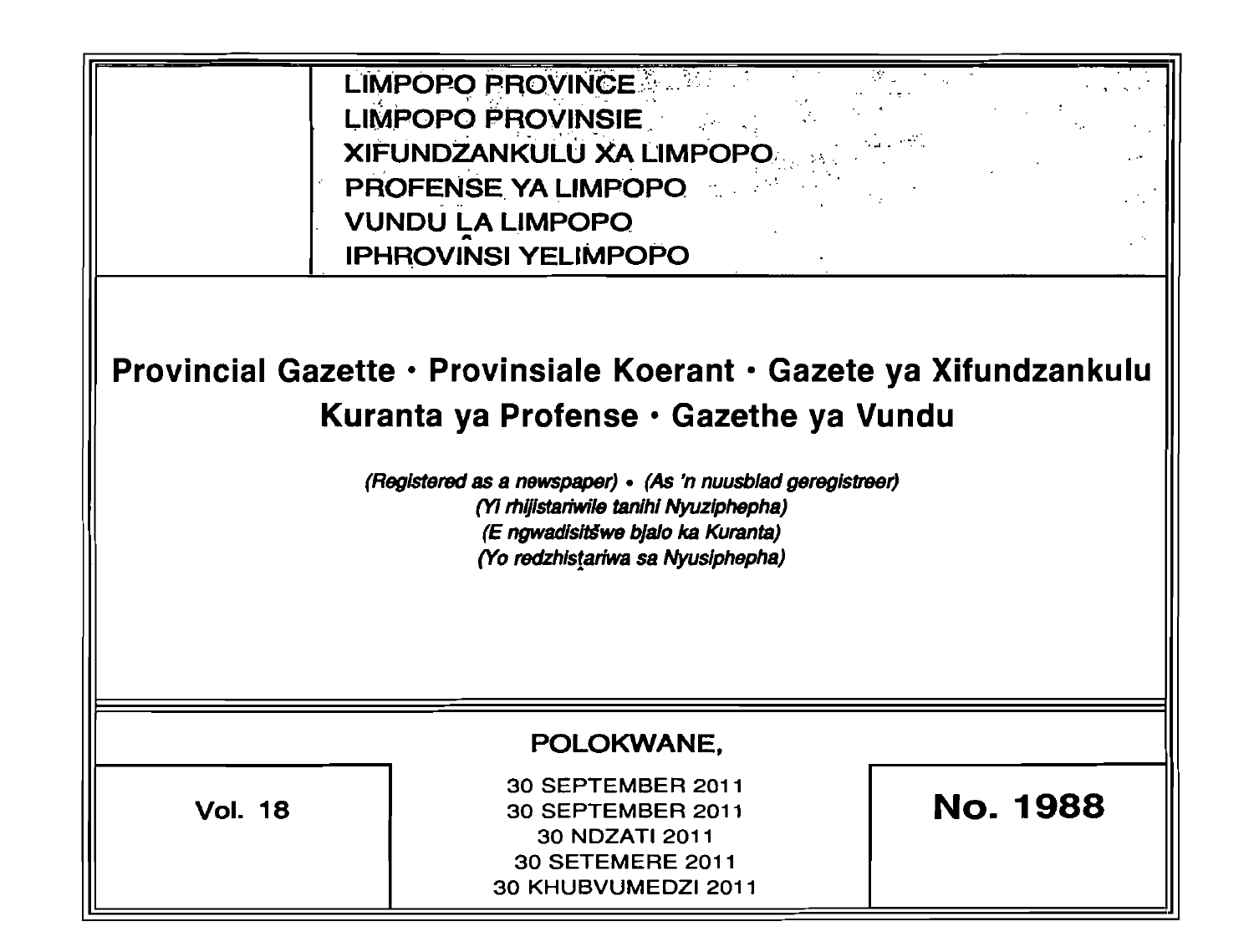#### IMPORTANT NOTICE

The Government Printing Works will not be held responsible for faxed documents not received due to errors on the fax machine or faxes received which are unclear or incomplete. Please be advised that an "OK" Slip, received from a fax machine, will not be accepted as proof that documents were received by the GPW for printing. If documents are faxed to the GPW it will be the sender's responsibility to phone and confirm that the documents were received in good order.

Furthermore the Government Printing Works will also not be held responsible for cancellations and amendments which have not been done on original documents received from clients.

#### CONTENTS· INHOUD

| No. |                                                                                                                  | Page<br>No. | Gazette<br>No. |
|-----|------------------------------------------------------------------------------------------------------------------|-------------|----------------|
|     | <b>GENERAL NOTICES - ALGEMENE KENNISGEWINGS</b>                                                                  |             |                |
| 280 |                                                                                                                  | 8           | 1988           |
| 281 |                                                                                                                  | 9           | 1988           |
| 290 | Development Faciliation Act, 1995: Application of a land development area: Erf 437, Louis Trichardt              | 14          | 1988           |
| 291 | Town-planning and Townships Ordinance (15/1988): Establishment of township: Ga-Puka Extension 2                  | 9           | 1988           |
| 291 |                                                                                                                  | 10          | 1988           |
| 292 | Town-planning and Townships Ordinance (15/1988): Polokwane/Perskebult Amendment Scheme 269                       | 10          | 1988           |
| 292 | Ordonnansie op Dorpsbeplanning en Dorpe (15/1988): Polokwane/Perskebult-wysigingskema 269                        | 11          | 1988           |
| 293 |                                                                                                                  | 11          | 1988           |
| 293 |                                                                                                                  | 11          | 1988           |
| 294 |                                                                                                                  | 12          | 1988           |
| 295 | Local Government Ordinance (17/1939): Permanent closure of streets/portions of streets where Shoprite, Sasol and | 13          | 1988           |
|     | LOCAL AUTHORITY NOTICES • PLAASLIKE BESTUURSKENNISGEWINGS                                                        |             |                |
| 282 | Town-planning and Townships Ordinance (15/1988): Greater Tzaneen Municipality: Tzaneen Amendment                 | 15          | 1988           |
| 283 |                                                                                                                  | 17          | 1988           |
| 284 |                                                                                                                  | 17          | 1988           |
| 285 |                                                                                                                  | 17          | 1988           |
| 286 |                                                                                                                  | 18          | 1988           |

287 Removal of Restrictions Act (84/1967): Lephalale Local Municipality: Removal of conditions: Erf 186, Ellisras Extension 2 ......................................................................................................................................... ........................... 18 1988 287 Wet op Opheffing van Beperkings (84/1967): Lephalale Plaaslike Munisipaliteit: Opheffing van voorwaardes: 18 Erf 186, Ellisras-uitbreideing 2....................................................................................................................................... 18 1988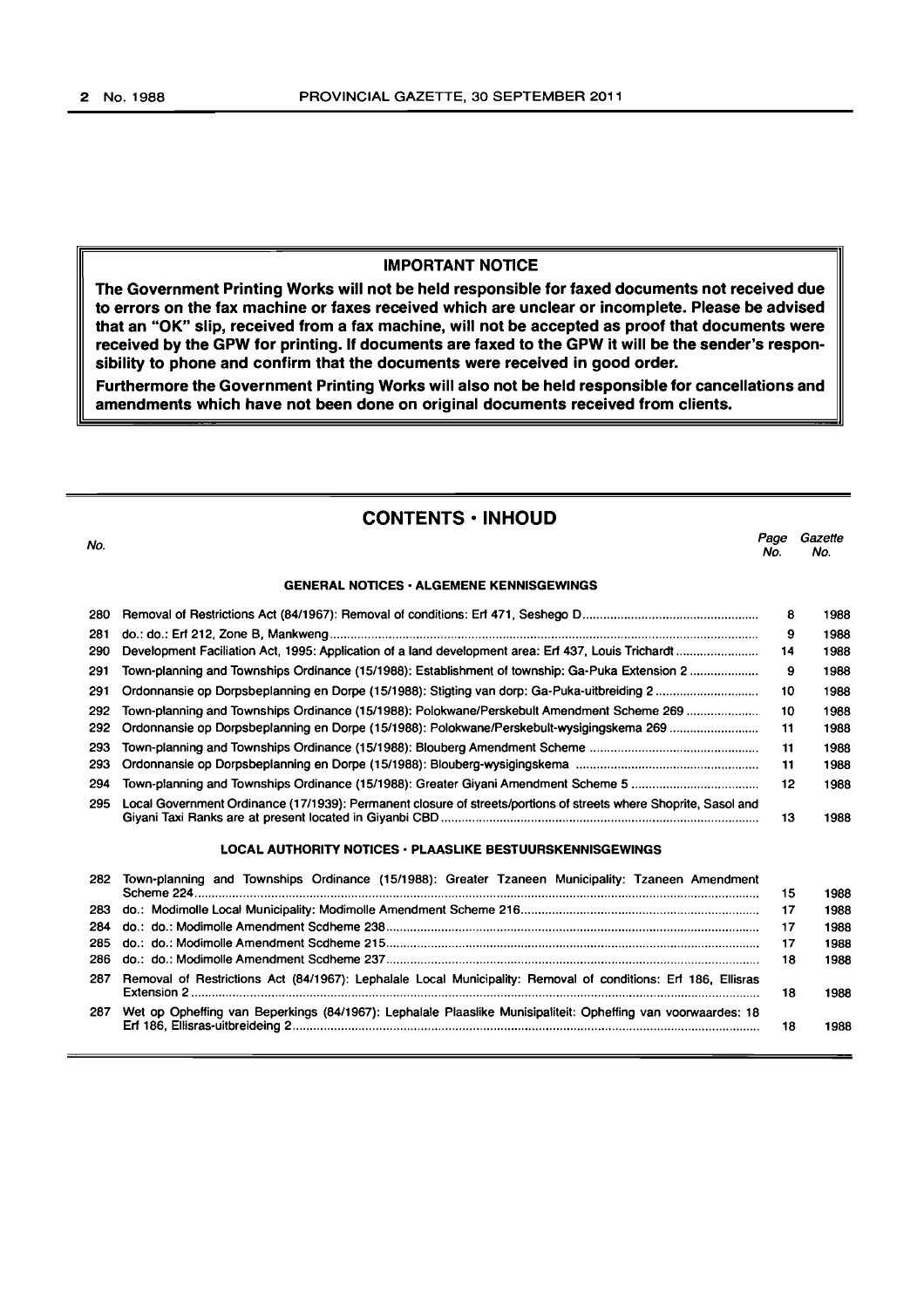No.1988 3

| <b>IMPORTANT NOTICE</b>                                                                                                                                               |                                                              |  |  |  |
|-----------------------------------------------------------------------------------------------------------------------------------------------------------------------|--------------------------------------------------------------|--|--|--|
| The                                                                                                                                                                   |                                                              |  |  |  |
| <b>Limpopo Provincial Gazette Function</b>                                                                                                                            |                                                              |  |  |  |
| will be transferred to the                                                                                                                                            |                                                              |  |  |  |
| <b>Government Printer</b> in Pretoria                                                                                                                                 |                                                              |  |  |  |
| as from 1 November 2004                                                                                                                                               |                                                              |  |  |  |
| <b>NEW PARTICULARS ARE AS FOLLOWS:</b>                                                                                                                                |                                                              |  |  |  |
| <b>Physical address:</b>                                                                                                                                              | <b>Postal address:</b>                                       |  |  |  |
| <b>Government Printing Works</b><br>149 Bosman Street<br>Pretoria                                                                                                     | Private Bag X85<br>Pretoria<br>0001                          |  |  |  |
| New contact person: Vino Thaver Tel.: (012) 334-4687                                                                                                                  |                                                              |  |  |  |
| <b>Fax number:</b><br>(012) 323–8805                                                                                                                                  |                                                              |  |  |  |
| E-mail address: vino.thaver@gpw.gov.za                                                                                                                                |                                                              |  |  |  |
| <b>Contact person for subscribers:</b>                                                                                                                                |                                                              |  |  |  |
|                                                                                                                                                                       | Mrs J. Wehmeyer Tel.: (012) 334-4753<br>Fax.: (012) 323-9574 |  |  |  |
| This phase-in period is to commence from 15 October 2004 (suggest date of advert)<br>and notice comes into operation as from 1 November 2004.                         |                                                              |  |  |  |
| Subscribers and all other stakeholders are advised to send their advertisements<br>directly to the Government Printing Works, two weeks before the 1st November 2004. |                                                              |  |  |  |
| In future, adverts have to be paid in advance<br>before being published in the Gazette.                                                                               |                                                              |  |  |  |
| <b>Advertising Manager</b>                                                                                                                                            |                                                              |  |  |  |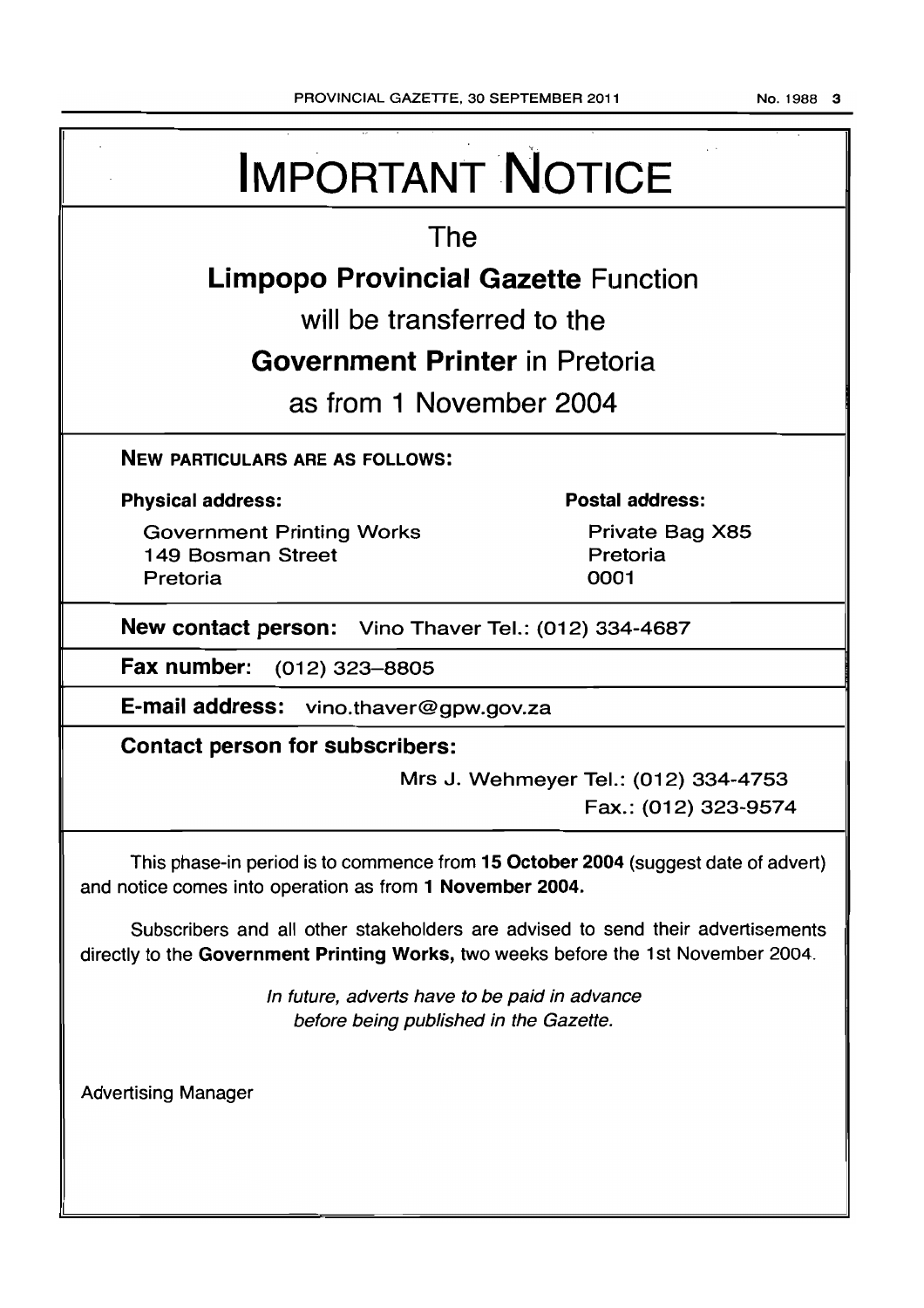IT IS THE CLIENTS RESPONSIBILITY TO ENSURE THAT THE CORRECT AMOUNT IS PAID AT THE CASHIER OR DEPOSITED INTO THE GOVERNMENT PRINTING WORKS BANK ACCOUNT AND ALSO THAT THE REQUISITION/COVERING LETTER TOGETHER WITH THE ADVERTISEMENTS AND THE PROOF OF DEPOSIT REACHES THE GOVERNMENT PRINTING WORKS IN TIME FOR INSERTION IN THE PROVINCIAL GAZETTE.

No ADVERTISEMENTS WILL BE PLACED WITHOUT PRIOR PROOF OF PRE-PAYMENT.

|                                                                                  | $\frac{1}{4}$ page R 229.40<br>Letter Type: Arial<br><b>Size: 10</b><br>Line Spacing: At:<br>Exactly<br>11pt |
|----------------------------------------------------------------------------------|--------------------------------------------------------------------------------------------------------------|
| <b>TAKE NOTE OF</b><br>THE NEW TARIFFS<br><b>WHICH ARE</b>                       | $\frac{1}{2}$ page R 458.75<br>Letter Type: Arial<br><b>Size: 10</b><br>Line Spacing: At:<br>Exactly<br>11pt |
| <b>APPLICABLE</b><br>$\parallel$ FROM THE 1ST OF $\parallel$<br><b>JUNE 2011</b> |                                                                                                              |
|                                                                                  | $\frac{3}{4}$ page R 688.15<br>Letter Type: Arial<br><b>Size: 10</b><br>Line Spacing: At:<br>Exactly<br>11pt |
|                                                                                  | R 917.55<br>Full page                                                                                        |
|                                                                                  | Letter Type: Arial<br>Size: 10<br>Line Spacing: At:<br>Exactly<br>11pt                                       |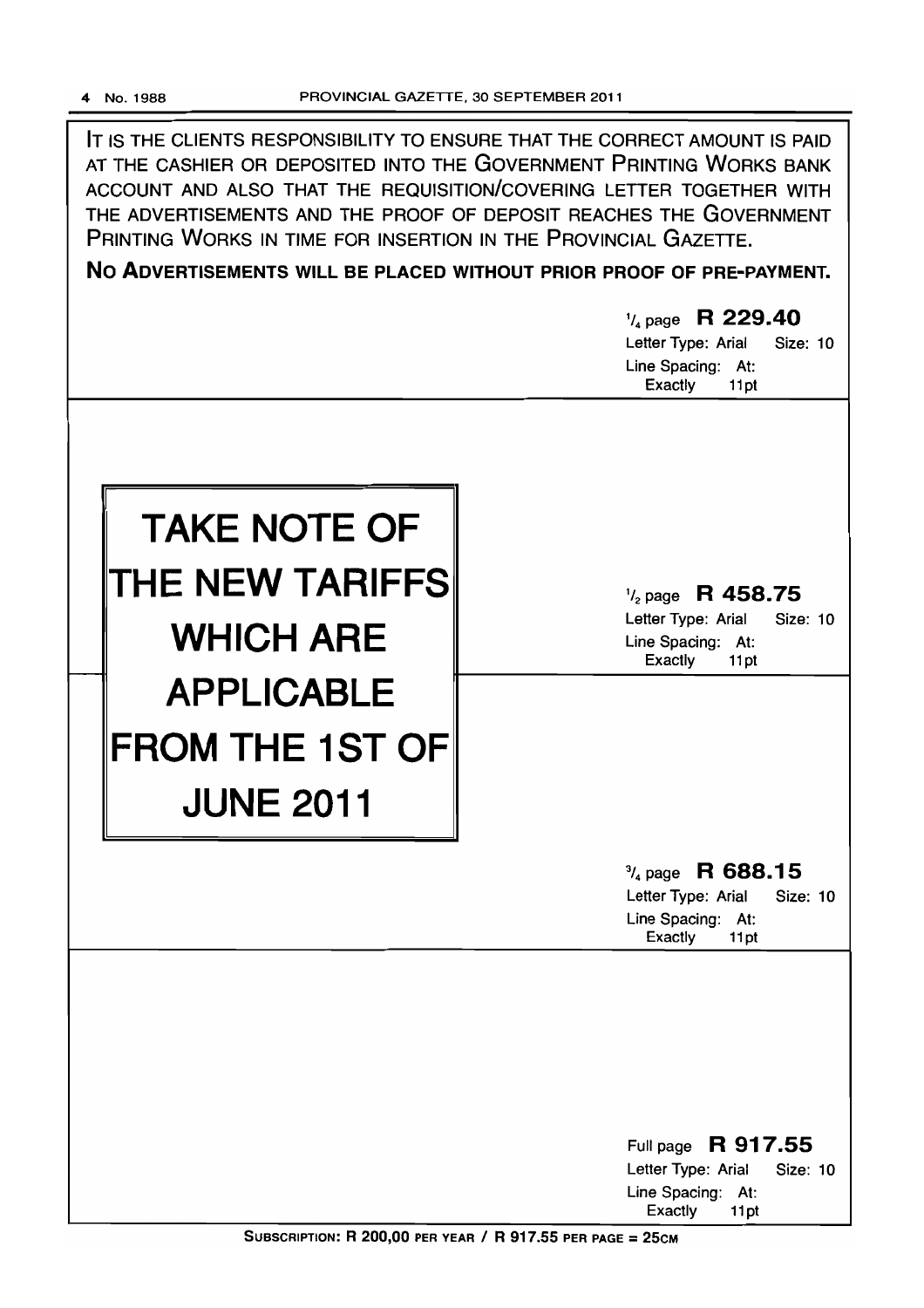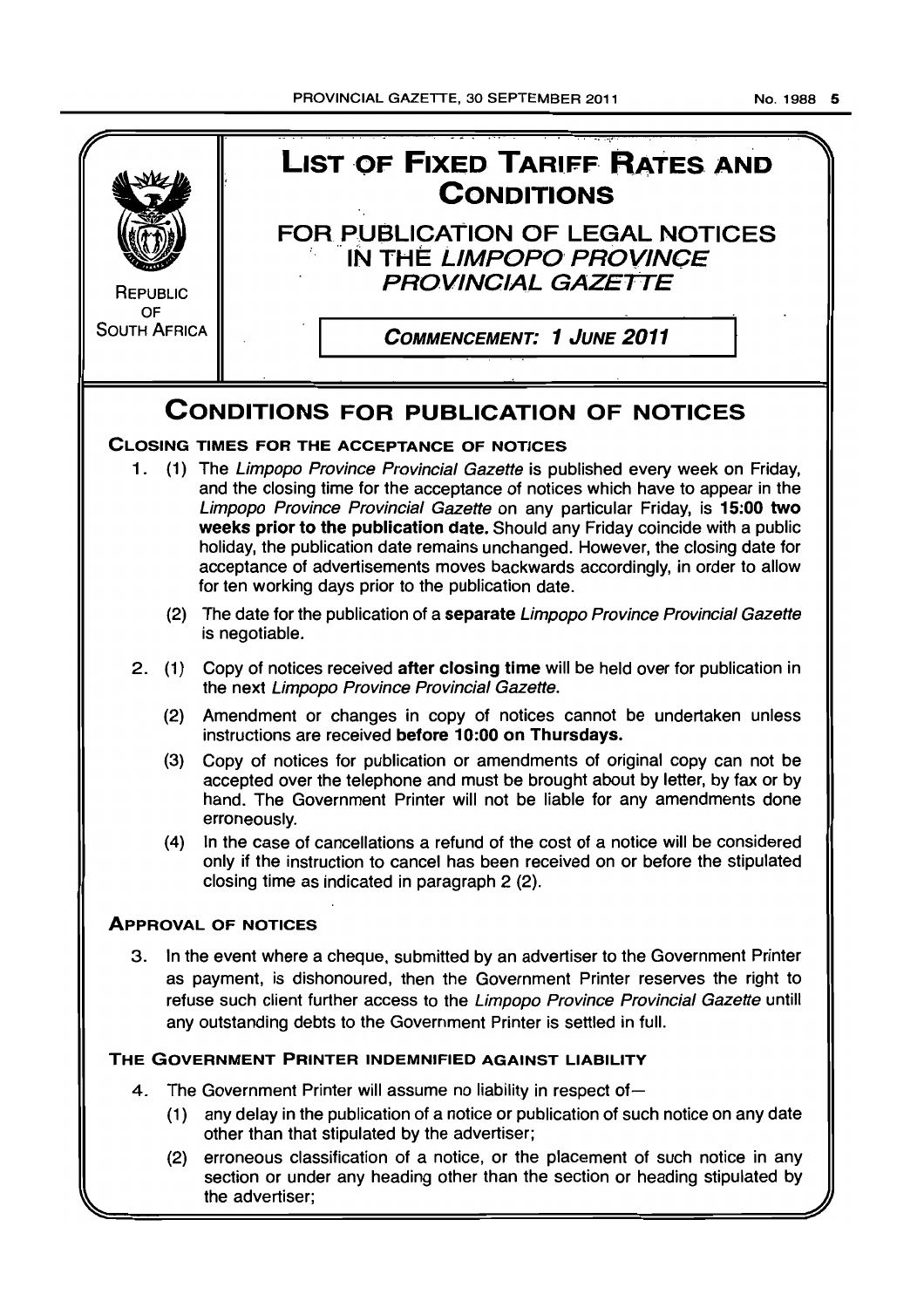(3) any editing, revision, omission, typographical errors or errors resulting from faint or indistinct copy.

#### **LIABILITY OF ADVERTISER**

5. Advertisers will be held liable for any compensation and costs arising from any action which may be instituted against the Government Printer in consequence of the publication of any notice.

#### **COpy**

- 6. Copy of notices must be typed on one side of the paper only and may not constitute part of any covering letter or document.
- 7. At the top of any copy, and set well apart from the notice, the following must be stated:

Where applicable

- (1) The heading under which the notice is to appear.
- (2) The cost of publication applicable to the notice. in accordance with the "Word Count Table".

#### **PAYMENT OF COST**

- 9. **With effect from 1 NOVEMBER 2004 no notice will be accepted for publication unless the cost of the insertion(s) is prepaid in CASH or by CHEQUE or POSTAL ORDERS. It can be arranged that money can be paid into the banking account of the Government Printer, in which case the deposit slip accompanies the advertisement before publication thereof.**
- 10. (1) The cost of a notice must be calculated by the advertiser in accordance with the word count table.
	- (2) Where there is any doubt about the cost of publication of a notice, and in the case of copy, an enquiry, accompanied by the relevant copy, should be addressed to the **Advertising Section, Government Printing Works, Private Bag X85, Pretoria, 0001 [Fax: (012) 323-8805],** before publication.
- 11. Overpayment resulting from miscalculation on the part of the advertiser of the cost of publication of a notice will not be refunded, unless the advertiser furnishes adequate reasons why such miscalculation occurred. In the event of underpayments, the difference will be recovered from the advertiser, and the notice(s) will not be published until such time as the full cost of such publication has been duly paid in cash or by cheque or postal orders, or into the banking account.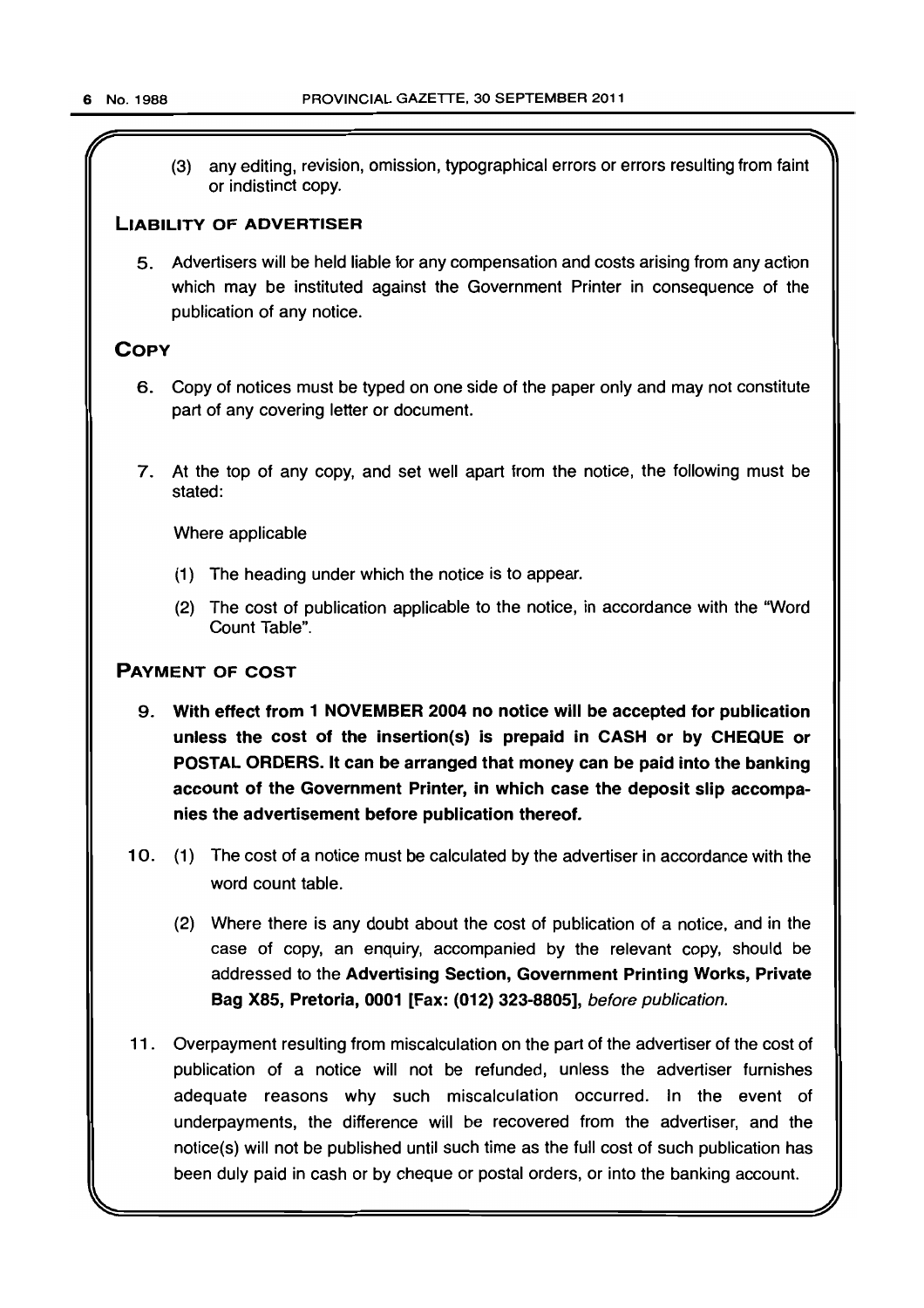- 12. In the event of a notice being cancelled, a refund will be made only if no cost regarding the placing of the notice has been incurred by the Government Printing Works.
- 13. The Government Printer reserves the right to levy an additional charge in cases where notices, the cost of which has been calculated in accordance with the Word Count Table, are subsequently found to be excessively lengthy or to contain overmuch or complicated tabulation.

#### PROOF OF PUBLICATION

14. Copies of the Limpopo Province Provincial Gazette which may be required as proof of publication, may be ordered from the Government Printer at the ruling price. The Government Printer will assume no liability for any failure to post such Limpopo Province Provincial Gazette(s) or for any delay in despatching it/them.

# **GOVERNMENT PRINTERS BANK ACCOUNT PARTICULARS**

Bank:

ABSA

BOSMAN STREET

Account No.: 4057114016

Branch code: 632005

Reference No.: 00000049

Fax No.: (012) 323 8805

### Enquiries:

| Mrs. L. Fourie    | Tel.: (012) 334-4686 |
|-------------------|----------------------|
| Mrs. H. Wolmarans | Tel.: (012) 334-4591 |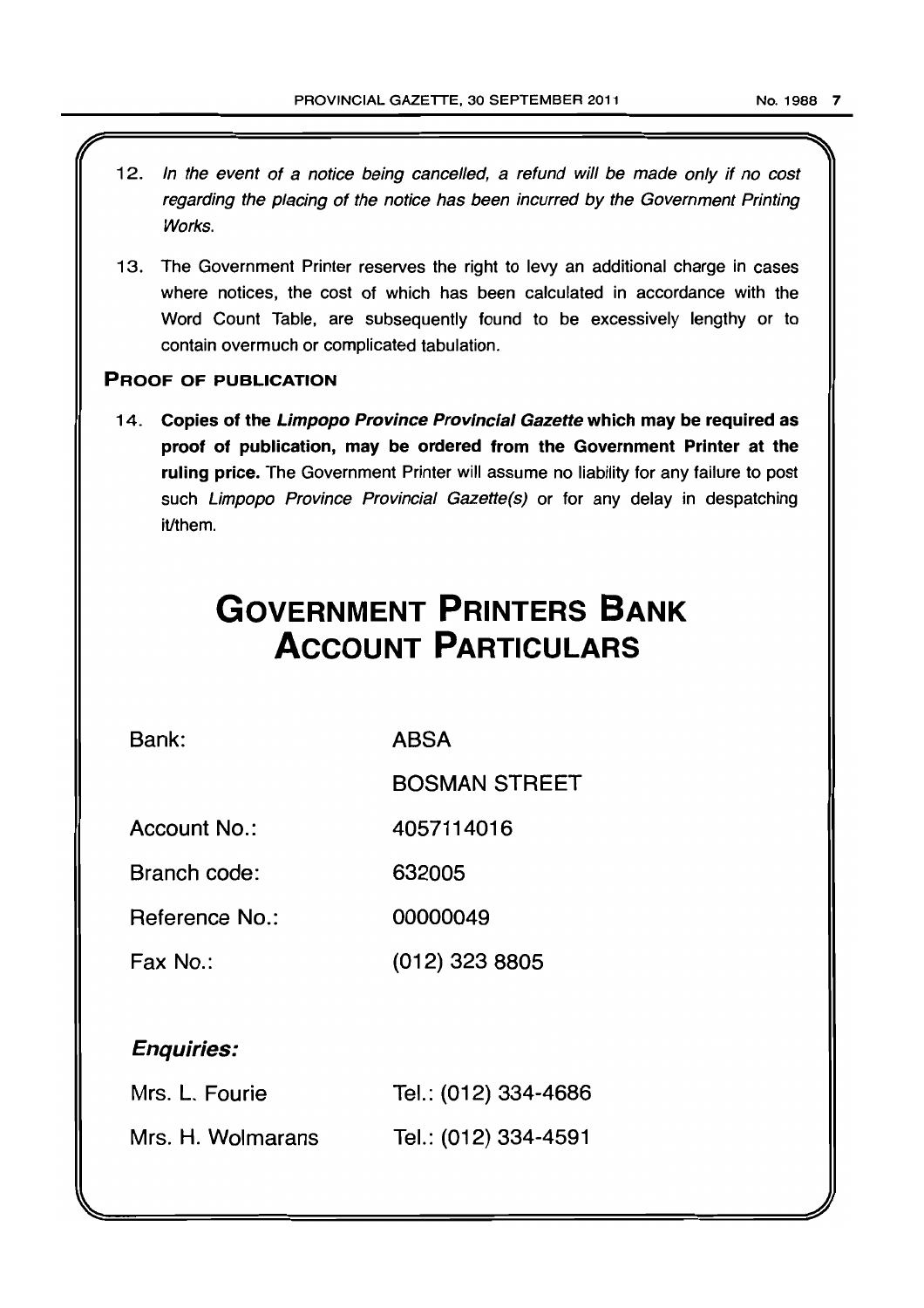#### GENERAL NOTICES • ALGEMENE KENNISGEWINGS

#### GENERAL NOTICE 280 OF 2011

#### REMOVAL OF RESTRICTIONS ACT, 1967

#### THE REMOVAL OF THE CONDITIONS IN THE DEED OF GRANT TG545/94 LB OF ERF 471, SESHEGO D AND THE SIMULTANEOUS AMENDMENT OF THE POLOKWANE/PERSKEBULT AMENDMENT SCHEME, 2007

#### AMENDMENT SCHEME 266

It is hereby notified that application has been made in terms of section 3 (1) of the Removal of Restrictions Act, 1967, by the firm Rian Beukes Town & Regional Planners and Property Consultants for:

(1) The removal of Condition 1 in Deed of Grant *TG545/94* of Erf 471, Seshego D, to be used for the development of a residential building and simultaneous application for the amendment of the Polokwane/Perskebult Town Planning Scheme, 2007, for the rezoning of the above-mentioned property situated 147 Moretloa Avenue, Seshego D, from "Residential 1" to "Residential 4".

Particulars of the application will lie for inspection during normal office hours at the office of the Manager, Spatial Planning and Land Use Management, Room 127, First Floor, West Wing, Civic Centre, c/o Landdros Maree and Bodenstein Streets, Polokwane, until 21 October 2011, while the removal of restrictions application is open for inspection at the office of the Department of Local Government and Housing, c/o Landdros Mare and Rabe Streets, Polokwane, until 21 October 2011.

Objections to or representations in respect of the application must be lodged with or made to the Head of Department, Local Government and Housing, Private Bag X9485, Polokwane, 0700, or at the above address on or before 21 October 2011.

Address of applicant: Rian Beukes Town & Regional Planners and Property Consultants, PO Box 12417, Bendor, 0699. Tel: (015) 291-4821. Fax: 086 602 1851.

Date of first notice: 23 September 2011.

## **•**  GENERAL NOTICE 280 OF 2011

#### GO TLOSWA GA MOLAWANA WA DIKGANETSO WA 1967

#### GO TLOŠWA GA MAPHEKO AO A LEGO GO LENGWALO LA BOHLATSE BJA LEBALA LA MADULO T889/88 LB GO LEBALA (ERF) 471, SESHEGO D, GAMMOGO LE KGOPELO YA PHETOLELO YA POLOKWANE/PERSKEBULT AMEND-MENT SCHEME, 2007

#### PHETOLELO VA MELAWANA 266

Le lemošwa mo gore ye e dirilwe go ya ka lefapha la 3 (1) ya peakanyo ya go tlošwa ga molawana wa dikganetšo wa 1967, ke kgwebo ya Rian Beukes Town & Regional Planners and Property Consultants gore:

Go tloswe mapheko lengwalo la bohlatse la madulo (deed of grant) *TG545/94* lebaleng la (ert) 471, Seshego D leo e lego gore le tlile go šomišwa go fetolelwa go moago wa bodulo gammogo le kgopelo ya go phošollwa ga diphetolelo tša Polokwane/Perskebult Town Planning Scheme, 2007, go hlatlolela moago o go šetšwego o bontšhitšwego ka godimo lefelong wo 0 Ie lego nomorong ya 147 Moretloa Avenue, Seshego D, go tswa go "moago wa bodulo bja pele" go ya "moago wa bodulo bja bone".

Bao ba nyakago go bona ka a bona mahlo kgopelo ye, ba tla e hwetša ka nako ya mošomo, kantorong ya molaodi: wa Peakanyo le Taolo ya go šomišwa ga Naga [Spatial Planning and Land Use Management] Room 127, lebatong la pele [First Floor], West Wing, Civic Centre, c/o Landross Maré Street, le Bodenstein Street, Polokwane, go fihla ka letšatšikgwedi la 21 October 2011. Mola e le gore kgopelo ya go tlošwa ga dikganetšo e tla thoma go lekolwa kantorong kgolo ya Kgoro ya Pušo Selegae Ie Mengwako [Department of Local Government and Housing] go fihla letsatsikgwedi la 21 October 2011 .

Bao ba nyakago go ganetsana Ie kgopelo ye, ba tla swanelwa ke go ikopanya Ie: Hlogo ya Kgoro ya Puso Selegae Ie Mengwako, Private Bag X9485, Polokwane, 0700, goba nomorong yeo e setsego e bontshitswe ka godimo pele ga letšatšikgwedi la 21 October 2011.

Ditlankane tša mokgopedi di ka tsela ye: Rian Beukes Town Planner and Property Consultants, PO Box 12417, Bendor, 0699. Nomoro ya mogala: (015) 291-4821, Fax: 086 602 1851.

Letšatši la tsebišo ya mathomo: 23 September 2011.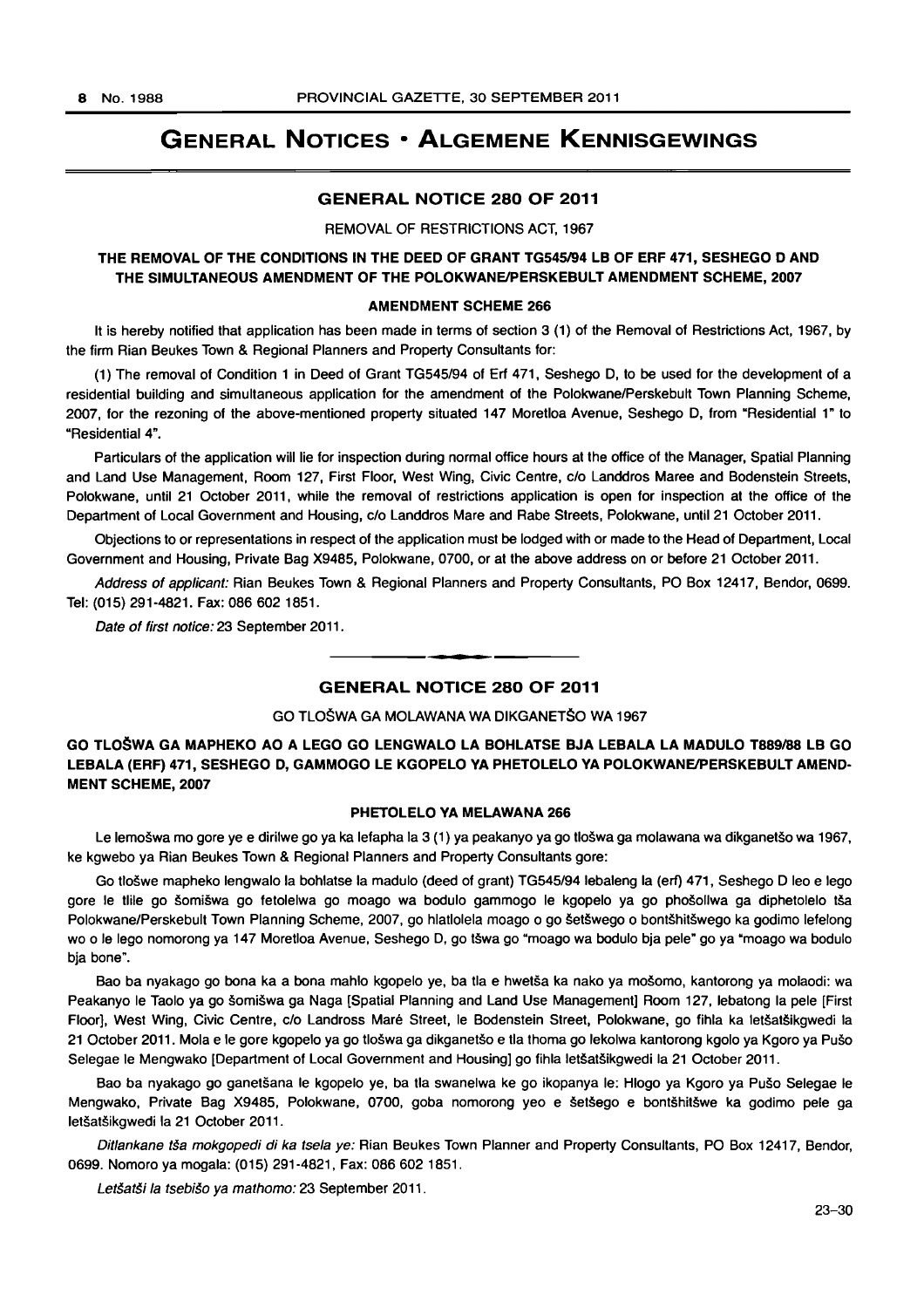#### GENERAL NOTICE 281 OF 2011

REMOVAL OF RESTRICTIONS ACT, 1967

THE REMOVAL OF THE CONDITIONS IN THE DEED OF GRANT TG889188 LB OF ERF 212, ZONE B, MANKWENG, AND THE SIMULTANEOUS APPLICATION IN TERMS OF THE PROVISION OF REGULATION R293 OF 1962 (ADMINISTRATION OF TOWNSHIPS REGULATION)

It is hereby notified that application has been made in terms of section 3 (1) of the Removal of Restrictions Act, 1967, by the firm Rian Beukes Town & Regional Planners and Property Consultants for:

(1) The removal of Condition 1 in Deed of Grant TG889/88 LB of Erf 212, Mankweng Zone B to be used for the development of a residential building/flats and simultaneous in terms of the provisions of Regulation R293 of 1962 for the change of land use of the above-mentioned property from single residential use to high density residential use to permit flaV residential building on the property.

Particulars of the application will lie for inspection during normal office hours at the office of the Department of Local Government and Housing, c/o Landdros Mare and Rabe Streets. Polokwane, until 21 October 2011.

Objections to or representations in respect of the application must be lodged with or made to the Head of Department, Local Government and Housing. Private Bag X9485, Polokwane, 0700, or at the above address on or before 21 October 2011.

Address of applicant: Rian Beukes Town & Regional Planners and Property Consultants. PO Box 12417. Bendor, 0699. Tel: (015) 291-4821. Fax: 086 6021851.

Date of first notice: 23 September 2011.

#### **GENERAL NOTICE 281 OF 2011**

. ~ **.** 

#### GO TL08WA GA MOLAWANA WA DIKGANETSO WA 1967

#### GO TLOŠWA GA MAPHEKO LENGWALONG LA MADULO (DEED OF GRANT) TG889/88 LB YA SETENENG SA 212 ZONE B MANKWENG GA MMOGO LE KGOPELO GO YA KA MOLAWANA WA R293 WA 1962 (MOLAWANA WA GO BUŠWA GA **MAKHEIŠENE)**

Le lemošwa mo gore kgopelo go ya ka lefapha la 3 (1) la go tlošwa ga molawana wa dikganetšo wa 1967 e dirilwe ke ba kgwebo ya Rian Beukes Town Planners and Property Consultants gore:

Go tlošwe mapheko lengwalong la madulo (deed of grant) la TG889/88LB lebaleng la (Erf) 212, Mankweng Zone B, gomme Ie somiswe go aga meago ya batho ya go dula Ie madulo ago hiriswa, ebile go ya ka molawana wa R293 wa 1962 lebala leo Ie fetolwe, Ie seke la hlwa ele la lapa Ie tee efela Ie be la madulo a masabasaba.

Bao ba nyakago go iponela ka a bona mahlo yona kgopelo ye ba tla ehwetša dikantorong tša Kgoro ya PušoSelegae le Mengwako [Department of Local Goverment and Housing]. c/o Landros Mare [and] Ie Rabe Street, Polokwane. go fihla ka letšatšikgwedi la di 21 October 2011.

Bao ba nyakago go ganetša kgopelo ye ba ka ikopanya le Hlogo ya Kgoro ya PušoSelegae le Mengwako [Head of Department of Local Government and Housing] Private Bag X9485. Polokwane. 0700. goba lepokising la poso leo Ie bontshitswego ka godimo pele ga letsatsikgwedi 21 October 2011.

Bakgopedi ba: Rian Beukes Town & Regional Planners and Property Consultants ba hwetšagala mafelong a: PO Box 12417, Bendor. 0699. Nomoro ya mogala: (015) 291-4821. Fax: 0866021851.

Tsebiso ya mathoma e dirilwe: 23 September 2011.

23-30

#### GENERAL NOTICE 291 OF 2011

NOTICE OF APPLICATION FOR ESTABLISHMENT OF TOWNSHIP

The Mogalakwena Local Municipality. hereby gives notice in terms of section 96 (1) of the Town-planning and Townships Ordinance, 1986 (Ordinance 15 of 1986), that an application to establish the township referred to in the Annexure hereto, has been received by it.

Particulars of the application are open to inspection during normal office hours at the office of the Municipal Manager, Mogalakwena Local Municipality. 54 Retief Street. for a period of 28 days from Monday, 3 October 2011.

Objections to or representations in respect of the township must be lodged with or made in writing to the Municipal Manager at the above address or P.O. Box 34. Mokopane. 0600, within a period of 28 days from Monday, 3 October 2011.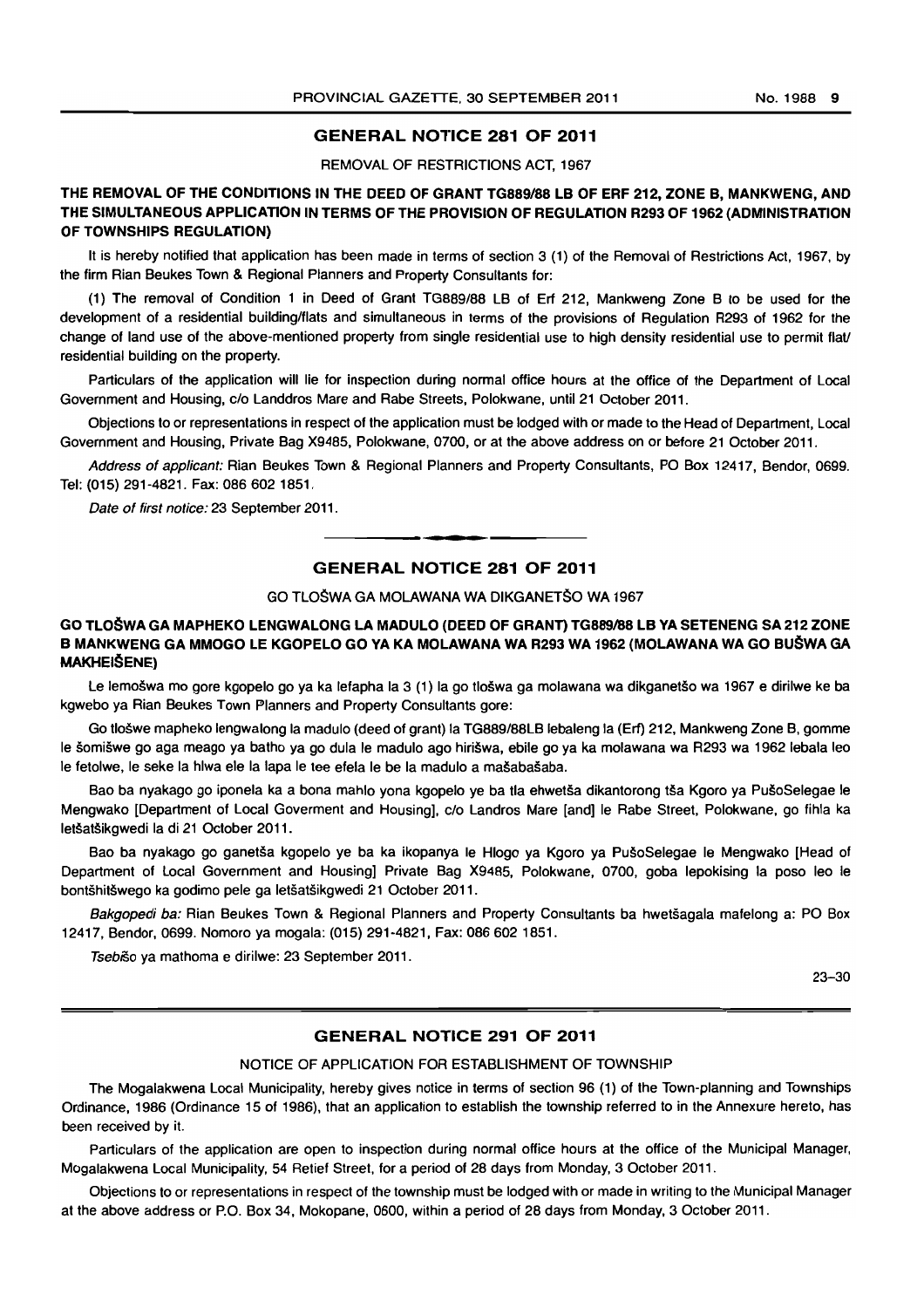#### ANNEXURE

Name of township: Ga-Puka Ext 2.

Full name of applicant: Emendo Inc., Town and Regional Planners. Number of erven in proposed township: 531 Residential 1: 510 Erven Business 1: 2 Erven Institutional: 5 Erven Municipal: 2 Erven Public Open Spaces: 7 Erven Educational: 2 Erven Special: 3 Erven. Description of land on which township is to be established: Remaining Extent of the farm Rooibokfontein 821-lA.

Situation of proposed township: The proposed township is wedged between the townships of Ga-Sekhaolelo and Ga-Puka. . **- .** 

#### ALGEMENE KENNISGEWING 291 VAN 2011

#### KENNISGEWING VAN AANSOEK OM STIGTING VAN DORP

Die Mogalakwena Plaaslike Munisipaliteit gee hiermee ingevolge artikel 96 (1) van die Ordonnansie op Dorpsbeplanning en Dorpe, 1986 (Ordonnansie No. 15 van 1986). kennis dat 'n aansoek deur hom ontvang is om die dorp in die Bylae hierby genoem, te stig.

Nadere besonderhede van die dorp Iê ter insae gedurende gewone kantoorure by die kantoor van die Munisipale Bestuurder. Mogalakwena Plaaslike Munisipaliteit, Retiefstraat 54, vir 'n tydperk van 28 dae vanaf Maandag, 3 Oktober 2011.

Besware teen of vertoë ten opsigte van die dorp moet skriftelik by of tot die Munisipale Bestuurder by bovermelde adres of Posbus 34, Mokopane, 0600, of binne 'n tydperk van 28 dae vanaf Maandag, 3 Oktober 2011, ingedien of gerig word.

#### BYLAE

Naam van dorp: Ga-Puka Uitbreiding 2. Volle naam van aansoeker: Emendo Inc., Stadsbeplanners. Aantal erwe in voorgestelde dorp: 531 Residensieel 1: 510 Erwe Besigheid 1: 2 Erwe Institusioneel: 5 Erwe Munisipaal: 2 Erwe Openbare Oop Ruimtes: 7 Erwe Opvoedkundige: 2 Erwe

Spesiaal: 3 Erwe.

Beskrywing van grond waarop dorp gestig gaan word: Oorblywende deel van die plaas Rooibokfontein 821 LR. Ligging van voorgestelde dorp: Die voorgestelde dorp is ingewig tussen die dorp van Ga-Sekhaolelo en Ga-Puka.

30-07

#### GENERAL NOTICE 292 OF 2011

#### POLOKWANEJPERSKEBULT AMENDMENT SCHEME 269

NOTICE OF APPLICATION FOR THE AMENDMENT OF THE POLOKWANE/PERSKEBULT TOWN-PLANNING SCHEME, 2007, IN TERMS OF SECTION 56 (1) (B) (i) OF THE TOWN-PLANNING AND TOWNSHIPS ORDINANCE, 1986 (ORDINANCE No. 15 OF 1986)

Duzilux CC Town Planners and Project Management Consultants, being the authorised agent of the owner of the Remaining Extent of Erf 136, Pietersburg, situated at 17A Church Street, do hereby give notice in terms of section 56 (1) (B) (i) of the Town-planning and Townships Ordinance (Ordinance 15 of 1986), that I have applied to the Polokwane Municipality for the amendment of the Polokwane/Perskebult Town-planning Scheme, 2007, for the rezoning of above site from "Residential 1" to "Business 2" for office use.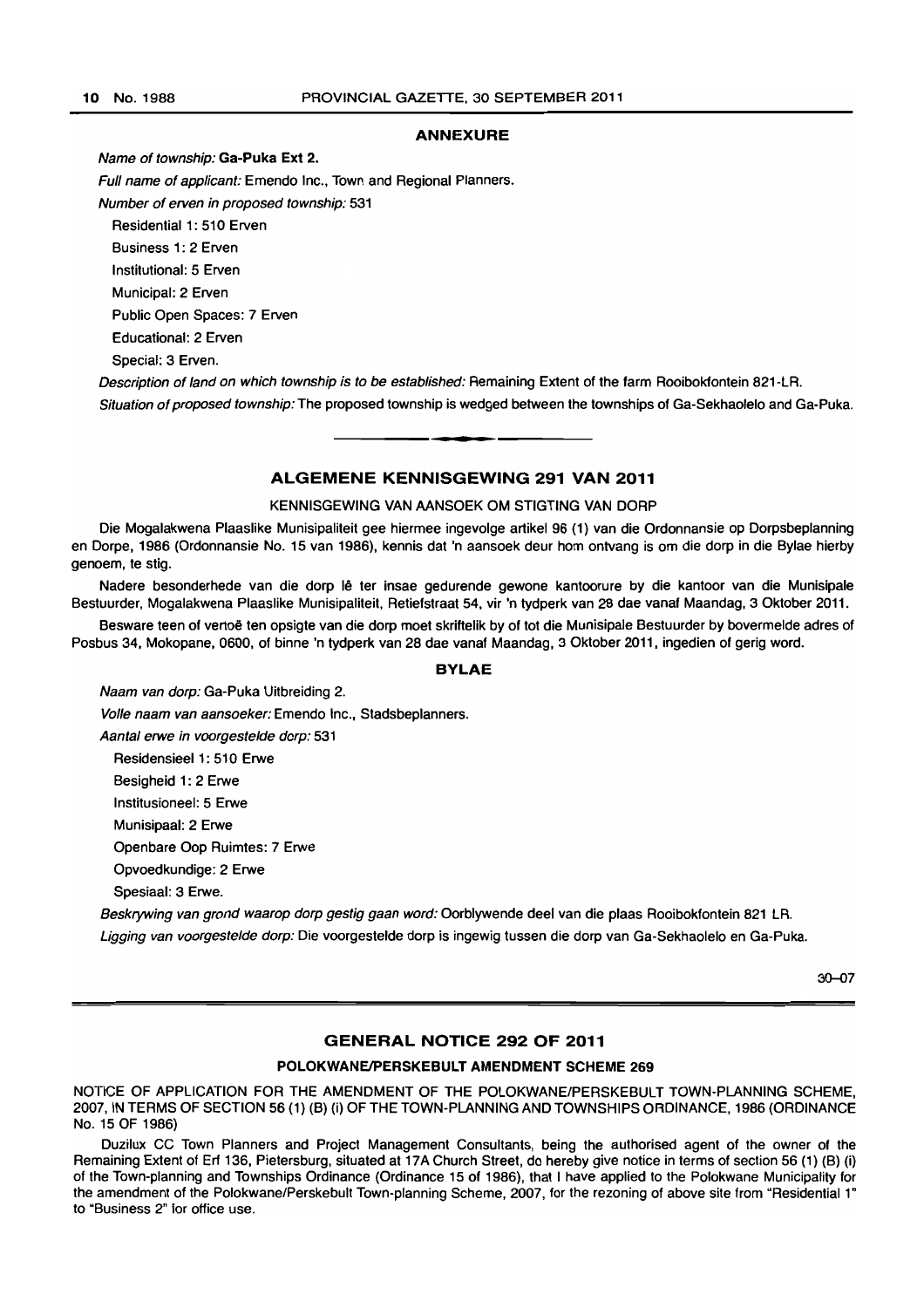Particulars of the application will lie for inspection during normal office hours at the office of the manager: Planning: Directorate Planning and Development, First Floor, West Wing, Civic Centre, Landdros Mare Street, Polokwane, for a period of 28 days from 30 September 2011.

Objections to or representations in respect of the application must be lodged with or made in writing to the Manager: Spatial Planning and Land Use Management at the above address of at P.O. Box 111, Polokwane, 0700, within a period of 28 days from 30 Septembe 2011.

Address of agent: Duzilux CC Town Planners and Project Management Consultants, P.O. Box 1305, Springs, 1560. Cell: 073 4527172. Fax: 086 718 2333.

I **\_ I** 

#### ALGEMENE KENNISGEWING 292 VAN 2011

#### POLOKWANE/PERSKEBULT WYSIGINGSKEMA 269

KENNISGEWING VAN DIE AANSOEK OM DIE WYSIGING VAN DIE POLOKWANE/PERSKEBULT-DORPSBEPLANNING-SKEMA, 2007, INGEVOLGE ARTIKEL 56 (1) (B) (i) VAN DIE ORDONNANSIE OP DORPSBEPLANNING EN DORPE, 1986 (ORDONNANSIE No. 15 VAN 1986)

Duzilux CC Town Planners and Project Management Consultants, synde die gemagtigde agent van die eienaar van restrende gedeelte van Erf 136, Pietersburg, gelee te Kerkstraat 17A, gee hiermee ingevolge artikel 56 (1) (b) (i) van die Ordonnansie op Dorpsbeplanning en Dorpe, 1986 (Ordonnansie 15 van 1986), kennis dat ek by die Polokwane Munisipaliteit aansoek gedoen het vir die wysiging van die Polokwane/Perskebult-dorpsbeplanningskema, 2007, deur die hersonering van bg. Eiendom vanaf "Residensieel 1" na "Besigheid 2" vir kantoorgebruik.

Besonderhede van die aansoek Ie ter insae gedurende gewone kantoorure by die Bestuurder: Beplanning: Direktoraat Beplanning en Ontwikkeling, Eerste Vloer, Burgersentrum, Landdros Marestraat, Polokwane, vir 'n tydperk van 28 dae vanaf 30 September 2011.

Besware teen ofvertoe ten opsigte van die aansoek moet binne 28 dae vanaf 30 September 2011, skriftelik by of tot die Bestuurder Deplanning: Direktoraat Beplanning en Ontwikkeling by onderstaande adres of by Posbus 111, Polokwane, 0700, ingedien of gerig word.

Adres van agent: Duzilux CC Town Planners and Project Management Consultants, Posubs 1305, Springs, 1560. Sel: 073 4527172. Faks: 086 718 2333.

30-7

#### GENERAL NOTICE 293 OF 2011

#### BLOUBERG LAND USE SCHEME 2006-AMENDMENT SCHEME

I, Daniel Gerhardus Saayman of City Scope Town Planners Pty (Ltd), being the authorised agent of the owner of Remainder of and Portion 1 of the farm Zwartberg 72-MR, hereby give notice in terms of section 56 (1) (b) (i) of the Town-planning and Townships Ordinance, 1986, that I have applied to the Blouberg Local Municipality for the amendment of the land-use scheme known as the Blouberg Land-Use Scheme 2006. This application contains the following proposals: The development of a golf course and clubhouse, accommodation and recreation facilities, caravan park and ablutions, and accommodation in a game park.

Particulars of the application will lie for inspection during normal office hours at the office of the Municipal Manager, Blouberg Local Municipality, 2nd Building Mogwadi, Senwabarwana Road, Senwabarwana, Limpopo, for a period of 28 days from the date of first publication of this notice, namely 30 September 2011.

Objections must be lodged with or made in writing to the Municipal Manager, at the above address or at PO Box 1593, Senwabarwana. 0790, within a period of 28 days from the mentioned date.

Address of the authorized agent: PO Box 72780, Lynnwood Ridge. 0040. Tel: 087 750 9850.

#### KENNISGEWING 293 VAN 2011

I **\_ •** 

#### BLOUBERG GRONDGEBRUIKSKEMA 2006-WYSYGINGSKEMA

Ek, Daniel Gerhardus Saayman van City Scope Town Planners Edms Bpk, synde die gemagtigde agent van die eienaar van die Restant van en Gedeelte 1 van die plaas Zwartberg 72-MR, gee hiermee ingevolge artikel 56 (1) (b) (i) van die Ordonnansie op Dorpsbeplanning en Dorpe, 1986, kennis dal ek by die Blouberg Plaaslike Munisipalileit aansoek gedoen het om die wysiging van die grondgebruikskema bekend as die Blouberg Grondgebruikskema 2006. Hierdie aansoek beval die volgende voorstelle: Die ontwikkeling van 'n gholfbaan en klubhuis, akkommodasiegeriewe en ontspanningsgeriewe, woonwastaanplekke en abulusiegeriewe, asook akkommodasiegeriewe in 'n wildreservaat.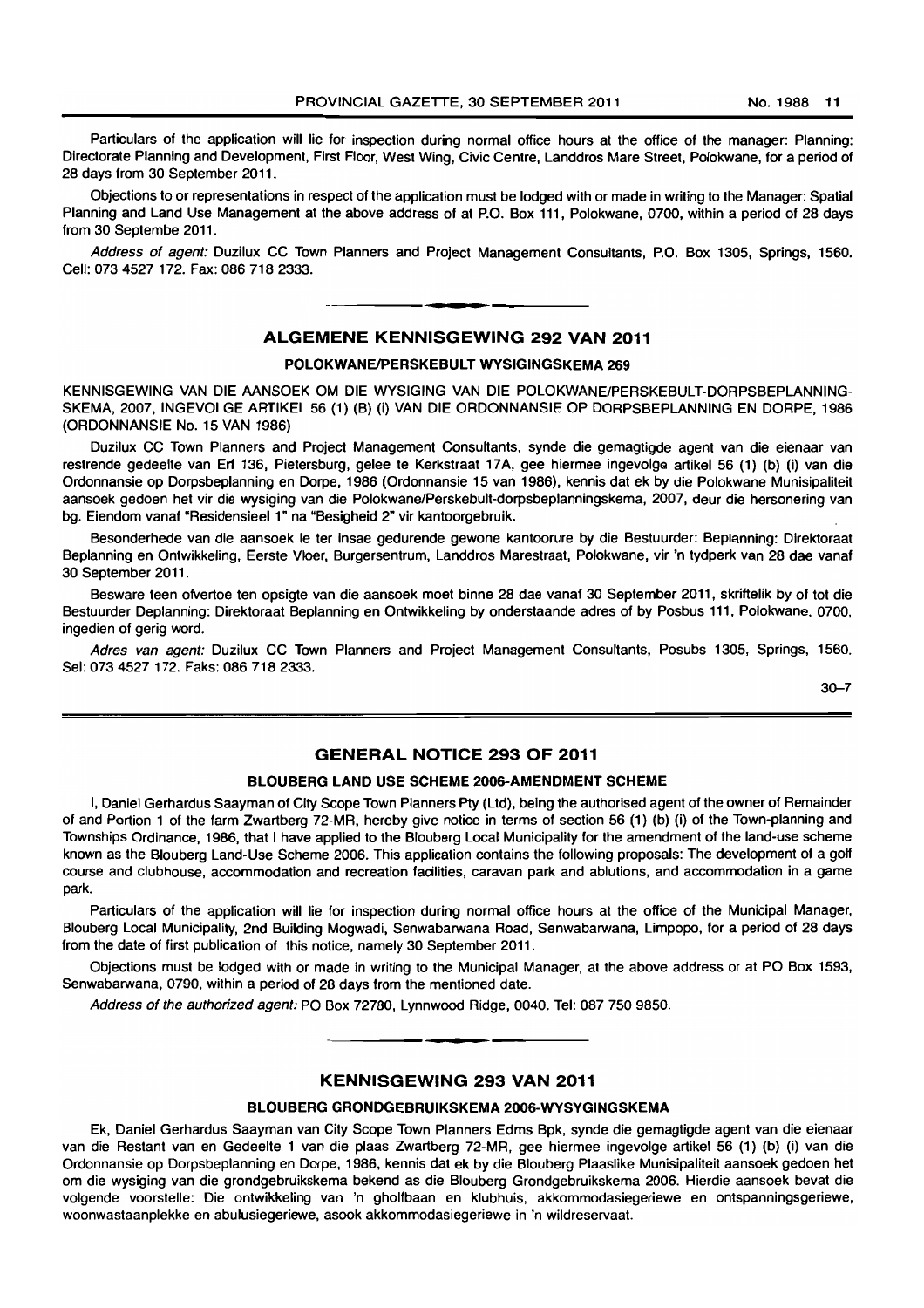Besonderhede van die aansoek lê ter insae gedurende gewone kantoorure by die kantoor van die Munisipale Bestuurder, Blouberg Plaaslike Munisipaliteit, 2de Gebou Mogwadie, Senwabarwanaweg, Senwabarwana, Limpopo, en kan besigtig word, vir 'n periode van 28 dae vanaf die datum van eerste publikasie van hierdie kennisgewing naamlik 30 September 2011.

Besware teen of vertoë ten opsigte van die aansoek moet binne 'n tydperk van 28 dae vanaf bogenoemde datum skriftelik by of tot die Munisipale Bestuurder by bovermelde adres of by Posus 1593, Senwabarwana, 0790, ingedien of gerig word.

Adres van gemagtigde agent: Posbus 72780, Lynnwoodrif, 0040. Tel: 087 750 9850.

30-7

#### GENERAL NOTICE 294 OF 2011

#### GREATER GIVANI AMENDMENT SCHEME 5

The Greater Giyani Local Municipality hereby gives notice in terms of section 28 (1) (a) of the Town Planning and Townships Ordinance 1986 (Ord. No. 15 of 1986), read together with Proclamation No. R293 of 1962 (The Regulations for the Administration and Control of Townships, 1962) that an amendment scheme to be known as Greater Giyani Amendment Scheme 5, has been prepared by it.

This amendment scheme contains the following proposals: The rezoning of the streets where Shoprite[ $\pm$  2 427 m<sup>2</sup>], Sasol  $[t 2905 m<sup>2</sup>]$  and Giyani  $[t 11 526 m<sup>2</sup>]$  taxi ranks are located in Giyani CBD from "Existing Public Roads" to "Special" for a taxi rank and related facilities, retail and offices with further conditions as contained in Annexure 4 to the scheme. These street areas/taxi rank areas are located all along the most north an north-eastern boundary of Giyani BA (CBD), directly south but adjacent to the main access road.

Particulars of the application will lie for inspection during normal office hours at the office of the Director: Technical Services, Giyani Civic Centre, opposite old Khensani Hospital, Giyani, 0826 [Attention: Mr H P Maluleke, tel: (015) 811-55001 for a period of 28 days from 30 September 2011.

Objections to or representations in respect of the application must be lodged with or made in writing to the Town Planner at the above address or at Private Bag X9559, Giyani, 0826, within a period of 28 days from 30 September 2011.

All correnspondence also to be forwarded to: Pieterse, Du Toil and Associates CC, P.O. Box 11306, Bendor Park, 0713. Tel: (015) 297-4970/1. Fax: (015) 297-4584. E-mail: theo@profplanners.co.za

#### Mr G I MASINGI, Municipal Manager

#### GENERAL NOTICE 294 OF 2011

• **- \*** 

#### XIKIMI LEXI CINCIWEKE XA VU~5 XA GREATER GIVANI

Va Masipala wa Ndzawu wa Greater Giyani va humesa xitiviso hi ku landza Xiyenge 28 (1) (a) xa Nawu wa ku Pulana Doroba na Malokhixi wa 1986, (Ord. No. 15 ya 1986), lowu hlayiwaka xikan'we na Xileriso xa vu-R293 xa 1962 (Milawu ya Vulawuri na Mafambiselo ya Malokhixi, 1962), xa leswaku xikimi lexi cinciweke lexi nga ta tiveka tanihi Xikimi lexi Cinciwike xa vu-5 xa Greater Giyani, se xi lulamisiwile.

Xikimi lexi xi cinciweke xi na swiringanyeto leswi landzelaka: ku akiwa hi vuntshwa ka switarata laha ku nga na Shoprite  $[t 2 427 m<sup>2</sup>]$ , Sasol  $[t 2 905 m<sup>2</sup>]$  na tirenke ta mathekisi ya Giyani  $[t 11 526 m<sup>2</sup>]$  exikarhi ka doroba ra Giyani ku suka eka Mapatu ya Mani na Mani lawa ya nga kona" ku ya eka "Ndzawu yo Hlawuleka" laha ku nga ta va na renke ya mathekisi na tindzawu leti fambisanaka na yona, vuxaviselo na tihofisi hi swiyimo swo tatisela tanihi laha swi katsiweke hi kona eka Annexure 4 ya xikimi. Swilarata leswi/renke ya mathekisi yi Ie tlhelweni ra Ie n'walungu swinene na n'walungu-vuxa wa ndzilikani wa Giyani BA (exikarhi ka doroba), hi le dzongeni kambe ekusushi na patu lerikulu ro nghena.

Vuxokoxoko bya xikombelo byi nga kamberiwa hi nkarhi wa ntirho ehofisini ya Mulawuri: Techinical Services, Giyani Civic Centre, ekusuhi na xibedlele xa khale xa Khensani. Giyani, 0826 [Byi kongomisiwa eka: Nkul. H P Maluleke, Riqingho: (015) 811-5500] enkarhini wa 28 wa masiku ku sukela hi ti 30 Ndzati 2011.

Swivilelo kumbe vutiyimeri mayelana na xikombelo swi nga humesiwa kumbe swi rhumeriwa hi ku tsala kunene eka Town Planner eka adirese leyi nga laha henhla kumbe swi poseriwa eka Private Bag X9559, Giyani. 0826, enkarihini wa 28 wa masiku ku sukela hi ti 30 Ndzati 2011.

Matsalwa hinkwawo ya nga rhumeriwa eka: Pieterse, Du Toit and Associates CC, P.O. Box 11306, Bendor Park, 0713. Riqingho: (015) 297-497011. Fekisi: (015) 297·4584. E-mail: theo@profplanners.co.za

#### Nkul G I MASINGI, Mufambisi wa Masipala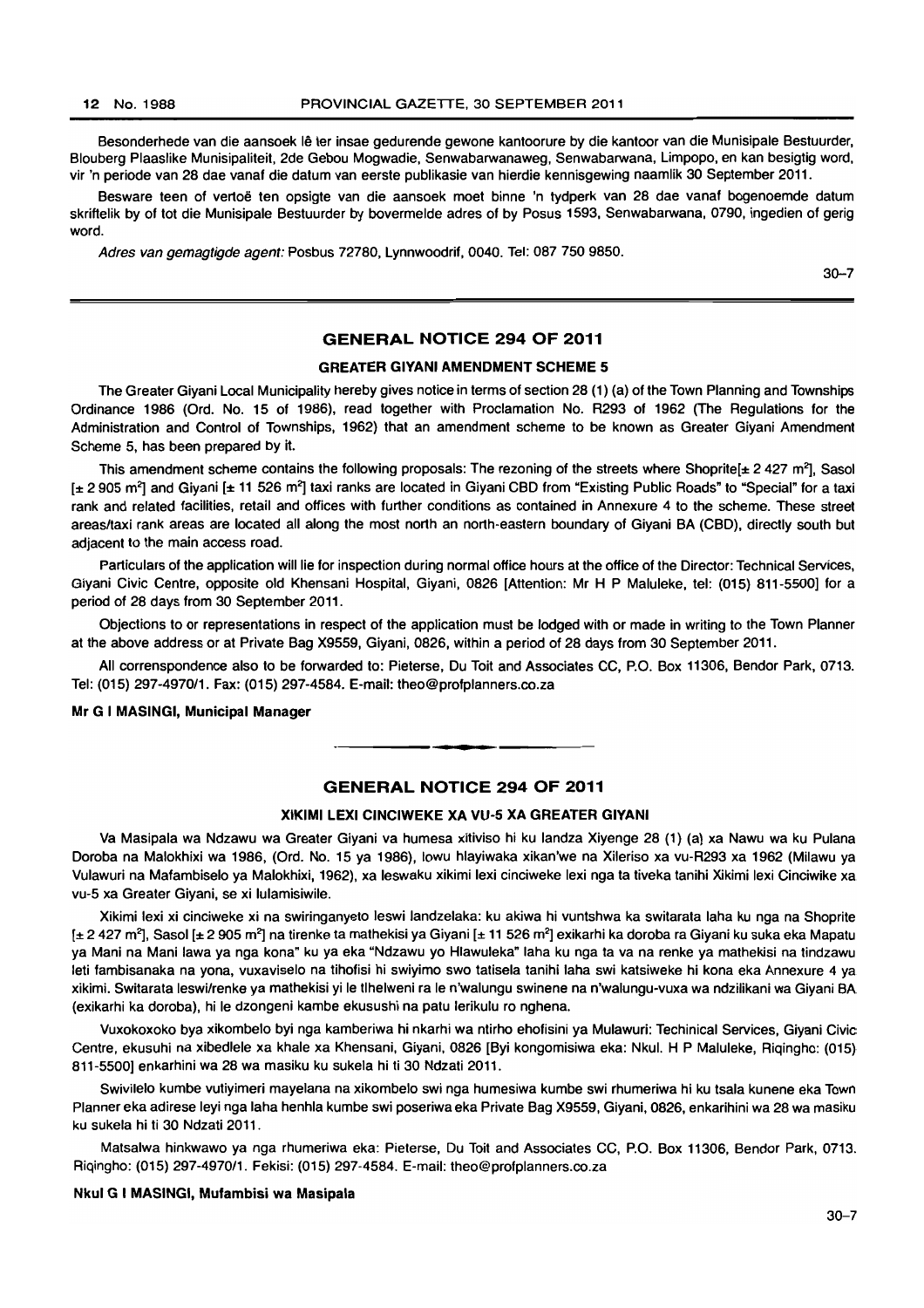#### GENERAL NOTICE 295 OF 2011

#### GREATER GIVANI LOCAL MUNICIPALITY

#### PERMANENT CLOSURE OF STREETS/PORTIONS OF STREETS WHERE SHOPRITE, SASOL AND GIYANI TAXI RANKS ARE AT PRESENT LOCATED IN GIVANI CBD

Notice is hereby given in terms of section 67 of the Local Government Ordinance, 1939, read together with Proclamation No. R293 of 1962 (The Regulations for the Administration and Control of Townships, 1962), that the Greater Giyani Local Municipality proposes to permanently close streets/portions of streets where Shoprite ( $\pm$  2 427 m<sup>2</sup>), Sasol ( $\pm$  2 905 m<sup>2</sup>) and Giyani (± 11 526 m<sup>2</sup>) taxi ranks are located in Giyani CBD. Theses streets areas/taxi rank areas are located all along the most north an north-eastern boundary of Giyani BA (CBD), directly south but adjacent to the main access road.

Particulars of the application will lie for inspection during normal office hours at the office of the Director: Technical Services, Giyani Civic Centre, opposite old Khensani Hospital, Giyani, 0826 [Attention: Mr H P Maluleke, Tel: (015) 811-5500], for a period of 30 days from 30 September 2011.

Objections to or representations in respect of the application must be lodged with or made in writing to the Town Planner, at the above address or at Private Bag X9559, Giyani, 0826, within a period of 30 days from 30 September 2011.

All correspondence also to be forwarded to: Pieterse, Du Toit and Associates CC, PO Box 11306, Bendor Park, 0713. Tel: (015) 297-4970/1. Fax: (015) 297-4584. E-mail: theo@profplanners.co.za

Mr G I MASINGI, Municipal Manager

#### GENERAL NOTICE 295 OF 2011

**•** 

#### MASIPALA WA NDZAWU WA GREATER GIVANI

#### KU PFARIWA KA SWITARATAISWIPHEMU SWA SWITARATA LAHA SWESWI KU NGA NA SHOPRITE, SASOL NA TIRENKE TA MATHEKISI TA GIYANI EXIKARHI KA DOROBA RA GIYANI

Ku humesiwa xitiviso hi ku landza Xiyenge 67 xa Nawu wa Mimfumo ya Tindzawu, 1939, lexi hlayiwaka xikan'we na Xileriso xa vu-R293 xa 1962 (Milawu ya Vulawuri na Mafambiselo ya Malokhixi, 1962), xa leswaku masipala wa Ndzawu wa Greater Giyani wu ringanyeta ku pfariwa ka switarata/Swiphemu swa switarata laha sweswi ku nga na Shoprite (± 2 427 m<sup>2</sup>), Sasol (± 2 905 m<sup>2</sup>) na tirenke ta mathekisi ya Giyani (± 11 526 m<sup>2</sup>) exikarhi ka doroba ra Giyani.

Switarata leswilrenke ya mathekisi yi Ie tlhelweni ra Ie n'walungu swinene na n'walungu-vuxa wa ndzilikani wa Giyani BA (exikarhi ka doroba), hi Ie dzongeni kambe ekusuhi na patu lerikulu ro nghena.

Vuxokoxoko bya xikombelo byi nga kamberiwa hi nkarhi wa ntirho ehofisini ya Mulawuri: Technical Services, Giyani Civic Centre, ekusuhi na xibedlele xa khale xa Khensani, Giyani, 0826 [Byi kongomisiwa eka: Nkul. H P Maluleke, Riqingho: (015) 811-5500] enkarhini wa 30 wa masiku ku sukela hi ti 30 Ndzati 2011.

Swivilelo kumbe vutiyimeri mayelana na xikombelo swi nga humesiwa kumbe swi rhumeriwa hi ku tsala kunene eka Town Planner eka adirese leyi nga laha henhla kumbe swi poseriwa eka Private Bag X9559, Giyani, 0826, enkarhini wa 30 wa masiku ku sukela hi ti 30 Ndzati 2011.

Matsalwa hinkwawo ya nga rhumeriwa eka: Pieterse, Du Toit and Associates CC, PO Box 11306, Bendor Park, 0713. Riqingho: (015) 297-4970/1. Fekisi: (015) 297-4584. E-mail: theo@profplanners.co.za

#### Nkul G I MASINGI, Mufambisl wa Maslpala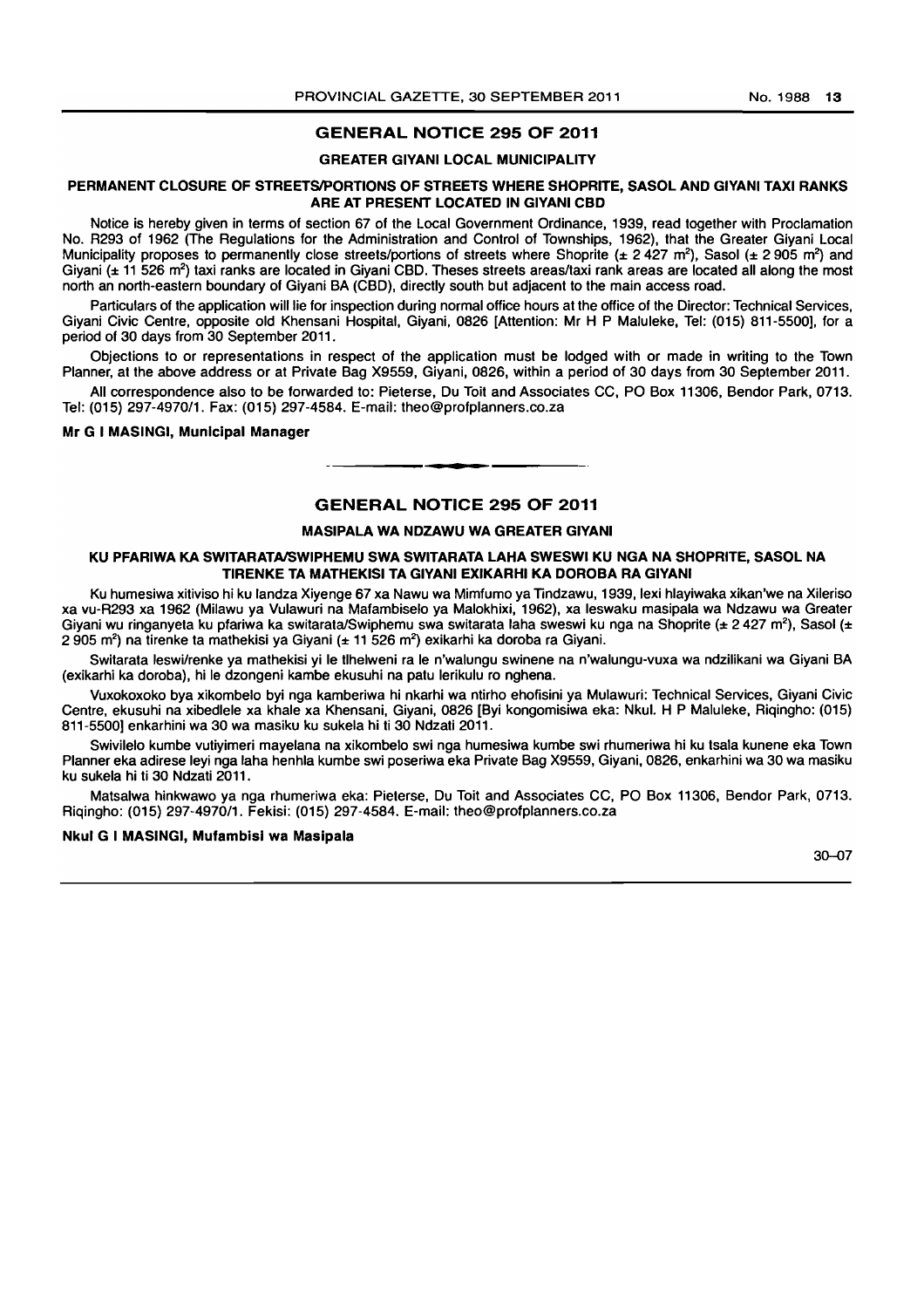#### GENERAL NOTICE 290 OF 2011

#### Notice of land development area application

(Regulation 21 (1 0) of the Development Facilitation Regulations in terms of the Development Facilitation Act, 1995) Charlotte van der Merwe of Kamekho Town Planners CC, POBox 4169, Polokwane 0700 (the land development applicant) has lodged an application for the establishment of a land development area in terms of the Development Facilitation Act, 1995 (Act 67 of 1995). The application is for the change in land use of Erf 437, Louis Trichardt (corner of Rissik and Kock streets, Makhado), from "Residential 1" to "Special" (Makhado Land Use Scheme 2009- Amendment Scheme 4) for the purpose of a filling station and convenience store, subject to certain conditions as stipulated in annexure 4 to the scheme, amongst others: coverage 60%, bulk 2 and height 2 storeys.

The relevant plans, documents and information are available for inspection at Hensa Towers, 20 Rabe Street, Polokwane and at the land development applicant for a period of 21 days from 30 September 2011. The application will be considered at a tribunal hearing to be held at the Makhado Municipal Council chambers, 83 Krogh street, Makhado. on 13 January 2012 at 10:00, and the pre-hearing conference will be held at the same venue on 9 December 2011 at 10:00.

Any person having an interest in the application should please note:

- 1. You may within a period of 21 (twenty one) days from 30 September 2011 being the date of the first publication of this notice, provide the land development applicant with your written representation in support of the application or any other written representation not amounting to an objection, in which case you are not required to attend the tribunal hearing; or
- 2. If your comments constitute an objection to any aspect of the land development application, you must appear in person or through a duly authorised representative before the tribunal at the pre-hearing conference.

Any written objection or representation must state the name and address of the person or body making the objection or representation, the interest that such person or body has in the matter, and the reasons for the objection or representation. and must be delivered to the land development applicant at his or her address set out below within the said period of 21 days from 30 September 2011, being the date of the first publication of this notice.

You may contact the Designated Officer if you have any queries at 20 Rabe street, Polokwane or Private Bag x 9485. Polokwane 0700, tel 015 2845354 and e-mail: netshitomboniht@limdlgh.gov.za

Land Development applicant: Charlotte van der Merwe. Kamekho Town Planners, P O Box 4169 Polokwane 0700 tel: 015-2957382 fax: 015-2959693, e-mail: charlotte@kamekho.co.za . **- .** 

#### GENERAL NOTICE 290 OF 2011

#### Ndivhadso ya khambelo va u vusuludza mupo

(Regulation 21 (10) ofthe Development Facilitation Regulations in terms of the Development Facilitation Act. 1995) Charlotte van der Merwe wa Kamekho Town Planners CC, POBox 4169, Polokwane 0700 (vha humbeli vha u vusuludza Mupo) vha bviza khumbelo ya u bvusulusa Mupo uya nga Development Facilitation Act 1995 (Act 67 of 1995). Khumbelo ndiya u shadukisa tshumiso ya mupo wa Erf 437, Louis Trichardt (corner of Rissik and Kock street Makhado) ubva kha fhethu hau dzula 1 uya kha tshititshi tsha petrol, vhengele, nga fhasi ha minwe ya milayo kha annexure 4 ya scheme.

Thodea dzothe na zwidodombedzwa zwi wanala officini dza Hensa Towers, 20 Rabe street Polokwane, kha a vho vhane vhatoda utola kha maduvha a ubva nga fumimbili na nthihi (21) days ubva ngadzi 30 September 2011. Khumbelo dzido dzhielwa nzhele kha mutangano wo khethwaho une wa do farelwa Makhado MuniCipal council chambers 83 Krogh street Makhado nga duvha la 13 January 2012 nga 10:00, mutangano wa u thoma u dofarelwa fhethu huthihi na hau thoma ga dzi 09 December 2011 nga 10:00.

Munwe na munwe a ne avha na dzangalelo la khumbelo u faneta udzhiela nzhele zwi tevhelaho:

- 1. Vho tea uri kha maduvha a fumi mbili na nthihi (21) 0 ambiwa ho ubva ngadzi 30 September 2011. line lavha duvha lau bviswa ha hei ndivhadzo. Vha rumele zwidodombedwa zwavho kha vha vusuludzi vha mupo (Kamekho) thodea dzothe dzo nwalaho u tikedza khumbelo dzavho.
- 2. Kharali vhupfi havho vhutshi hanedzana na zwinwe zwa u bvusuludzwa ha mupo. Vha fanela u vhonala nga nama. Kana muthu 0 khoethwaho phanda ha mutangano wo khethwaho.

Zwinwe na zwinwe zwo nwalaho zwo no hanedzana, zwotea u vha na madzina na addresi ya muthu kana tshigwada, zwa vhathu vhane vhavha na khanedza .Muthu kana tshigwada tsha vha humbeli vha u vusudza mupo kha addresi yo nwalwaho afho fhasi, kha maduvha 0 ambwaho a fumi mbili na nthihi (21) days ubva nga dzi 30 September 2011. Line lavha duvha la uthoma la hei ndivhadzo.

Vha nga kwama mu offisiri 0 khethwaho kharali vhana dzi mbudziso kha 20 Rabe street Polokwane, kana Private Bag X 9485. Polokwane, 0700. Tel 015 284 5354 na e-mail: netshitomboniht@limdlgh.gov.za

Vha humbeli vha u vusuludza mupo: Charlotte van der Merwe, Kamekho Town Planners, POBox 4169, Polokwane, 0700 Tel: 015 2957382 fax: 015 2959693, e-mail: charlotte@kamekho.co.za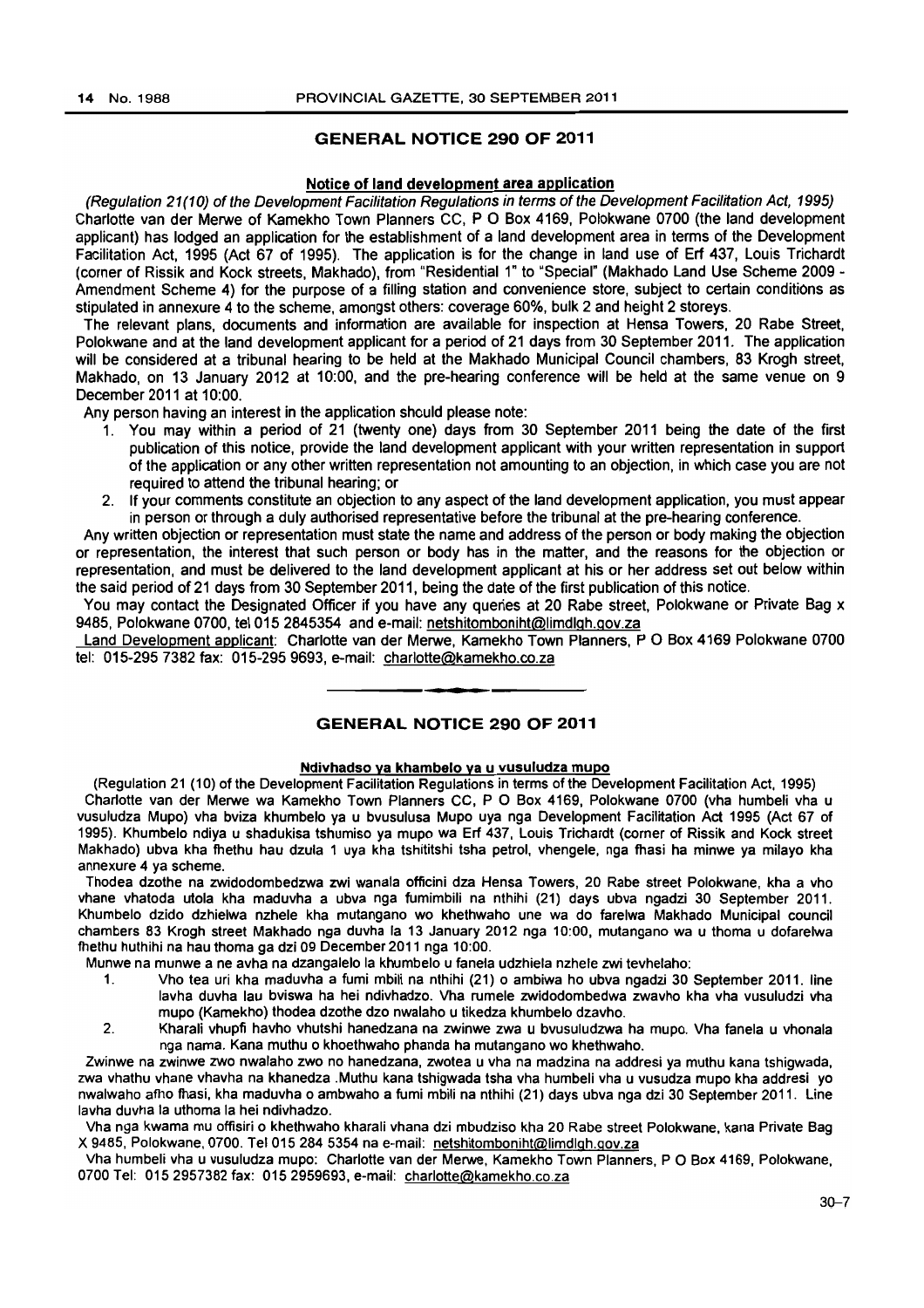# LOCAL AUTHORITY NOTICES ALGEMENE KENNISGEWINGS

#### **LOCAL AUTHORITY NOTICE 282**

#### GREATER TZANEEN MUNICIPALITY

#### TZANEEN AMENDMENT SCHEME 224

The Greater Tzaneen Municipality hereby in terms of the provisions of section 125 (1) of the Townplanning and Townships Ordinance, 1986 (Ordinance 15 of 1986), declares that It has approved an amendment scheme, being an amendment comprising the same land as included in the township Nkowankowa-A Extension 1.

Map 3 and the scheme clauses of the amendment scheme are filed with the Greater Tzaneen Municipality and are open for inspection at all reasonable times.

This amendment scheme is known as Tzaneen Amendment Scheme 224

#### C. MAMET JA, Municipal Manager, Civic Centre, Tzaneen. Notice No.PD 10/2011

#### DECLARATION AS AN APPROVED TOWNSHIP

in terms of section 111 (1) of the Town-Planning and Townships Ordinance, 1986 (Ordinance 15 of 1986), the Greater Tzaneen Municipality hereby declares the township of Nkowankowa-A Extension 1 to be an approved township, subject to the conditions as set out in the Schedule hereto:

#### **SCHEDULE**

CONDITIONS UNDER WHICH THE APPLICATION FOR TOWNSHIP ESTABLISHMENT IN TERMS OF THE PROVISIONS OF CHAPTER IV OF THE TOWN PLANNING AND TOWNSHIPS ORDINANCE, 1986 (ORDINANCE 15 OF 1986) ON PORTION 15 OF THE FARM MOHLABA'S LOCATION 567 LT, LIMPOPO PROVINCE BY THE GREATER TZANEEN MUNICIPALITY (HEREINAFTER REFERRED TO AS THE TOWNSHIP APPLICANT) HAS BEEN GRANTED.

#### CONDITIONS OF ESTABLISHMENT

#### 1.1 NAME

The name of the town shall be Nkowankowa-A Extension 1

#### 1.2 DESIGN

The township shall consist of erven and streets as indicated on General Plan S.G. No. *A905/1994.* 

#### 1.3 DISPOSAL OF EXISTING CONDITIONS OF TITLE

All erven shall be made subject to existing conditions and servitudes, including the reservation of rights to minerals and real rights, but excluding the following, which do not affect the township:

- " $(2)$  The withinmentioned area measuring 10511,4407 hectares, indicated by the figure A middle at river CDEFGH middle of river RSTU middle of river VWX at river abc excluding the figure defghi, as will more fully appear from diagram S G 1886/1999, has been surveyed and Is now known as mineral area 3, situated on the remaInder of the farm Mohlaba's Location no 567 LT.
- (3) Cession of mineraI area 2 (a portion of mineral area 3), extent 1274,0949 hectares Certificate of mineral rights issued in respect of all rights to minerals in and upon K475211999RM dated 22 September 1999."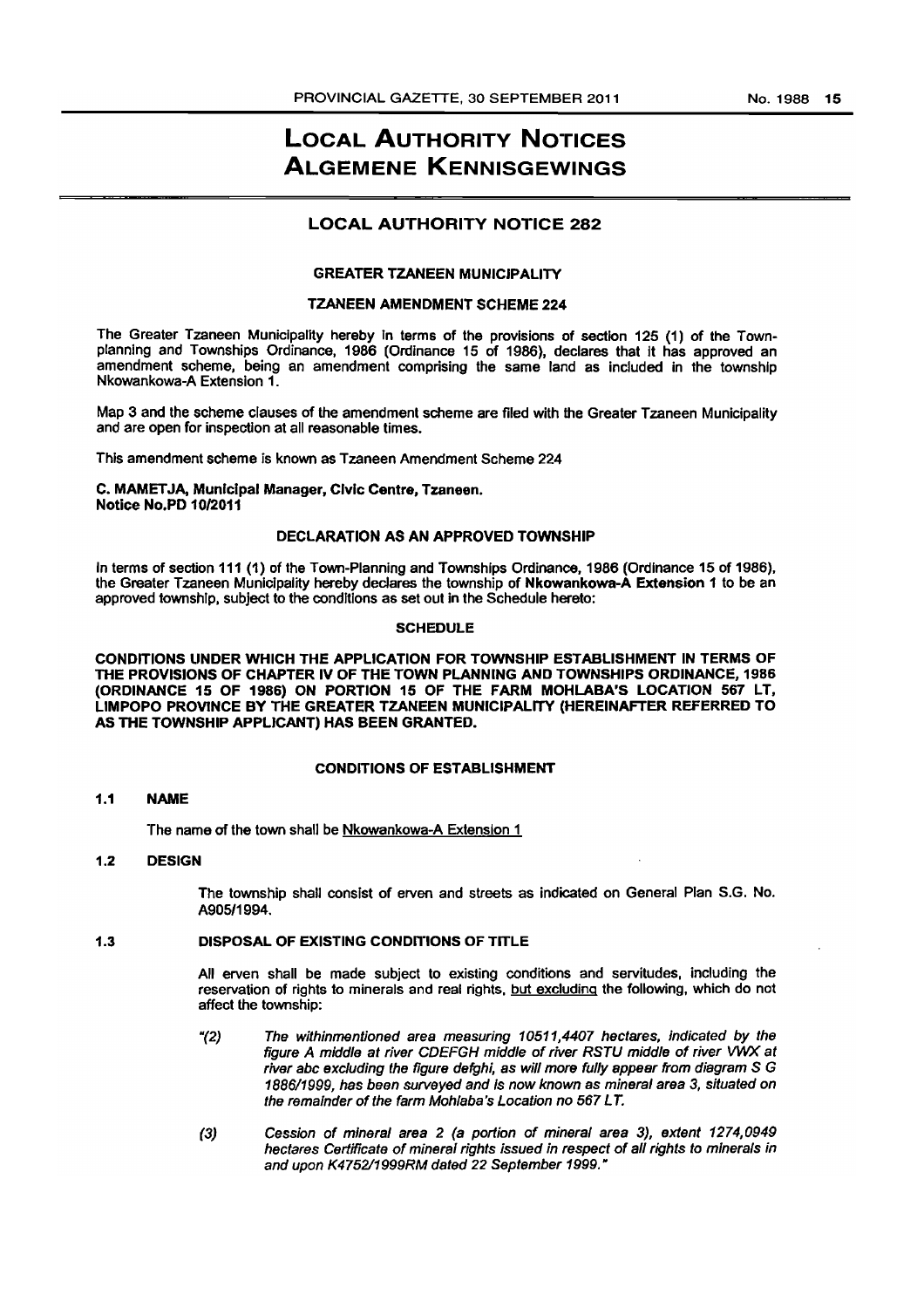#### 2. CONDITIONS OF TITLE

- 2.1 CONDITIONS IMPOSED IN TERMS OF THE STIPULATIONS OF THE TOWN PLANNING AND TOWNSHIPS ORDINANCE, 1986
	- 2.1.1 ALL ERVEN
	- 2.1.1.1 The erven are subject to a servitude 2m wide in favour of the local Authority for infrastructural service purposes along any two boundaries other than a street boundary. provided that the local Authority may dispense with any such servitude.
	- 2.1.1.2 No buildings or other structure shall be erected within the aforesaid servitude area and no large-rooted trees shall be planted within the area of such servitude or within 2 metres thereof.
	- 2.1.1.3 The local Authority shall be entitled to deposit temporarily on the land adjoining the aforesaid servitude such material as may be excavated during the course of construction, maintenance of such sewerage and stormwater mains and other works as it. in Its discretion. may deem necessary and shall further be entitled to reasonable access to said land for the aforesaid purpose, subject to any damage done during the process of construction maintenance or removal of such sewerage mains and other works being made good by the local Authority.
- 2.2 ERVEN 1728 1732

The erven are subject to the following condition:

2.2.1 The erf is subject to an electrical servitude in favour of the local authority as indicated on the General Plan. (On submission of a certificate from the local authority to the Registrar of Deeds stating that the servitude is no longer required. this condition shall lapse.)

#### 3. CONDITIONS WHICH ARE TO BE INCORPORATED INTO THE TOWN PLANNING SCHEME IN TERMS OF SECTION 125 OF ORDINANCE 15 OF 1986 OVER AND ABOVE THE EXISTING STIPULATIONS OF THE TOWN PLANNING SCHEME IN OPERATION

3.1 ALL ERVEN

Proposals to overcome adverse soil conditions, if so indicated in the geotechnical report, shall be contained in aU building plans submitted to the local authority for approval. and all buildings shall be erected in accordance with these precautionary measures.

3.2 ERVEN 1713 - 1714

The use zone of the erf shall be "ResidentiaI4".

3.3 ERVEN 1715 - 1724 AND 1727

The use zone of the erf shall be "Residential 1" with a density of "1 dwelling per 250m<sup>2</sup>".

3.4 ERVEN 1730 - 1732

The use zone of the erf shall be "Public Open Space"

3.5 ERF 1726

The use zone of the ert shall be "Municipal"

3.6 ERF 1729

The use zone of the erf shall be "Educational"

3.7 ERVEN 1725 AND 1726

The use zone of the erf shall be "Business 1"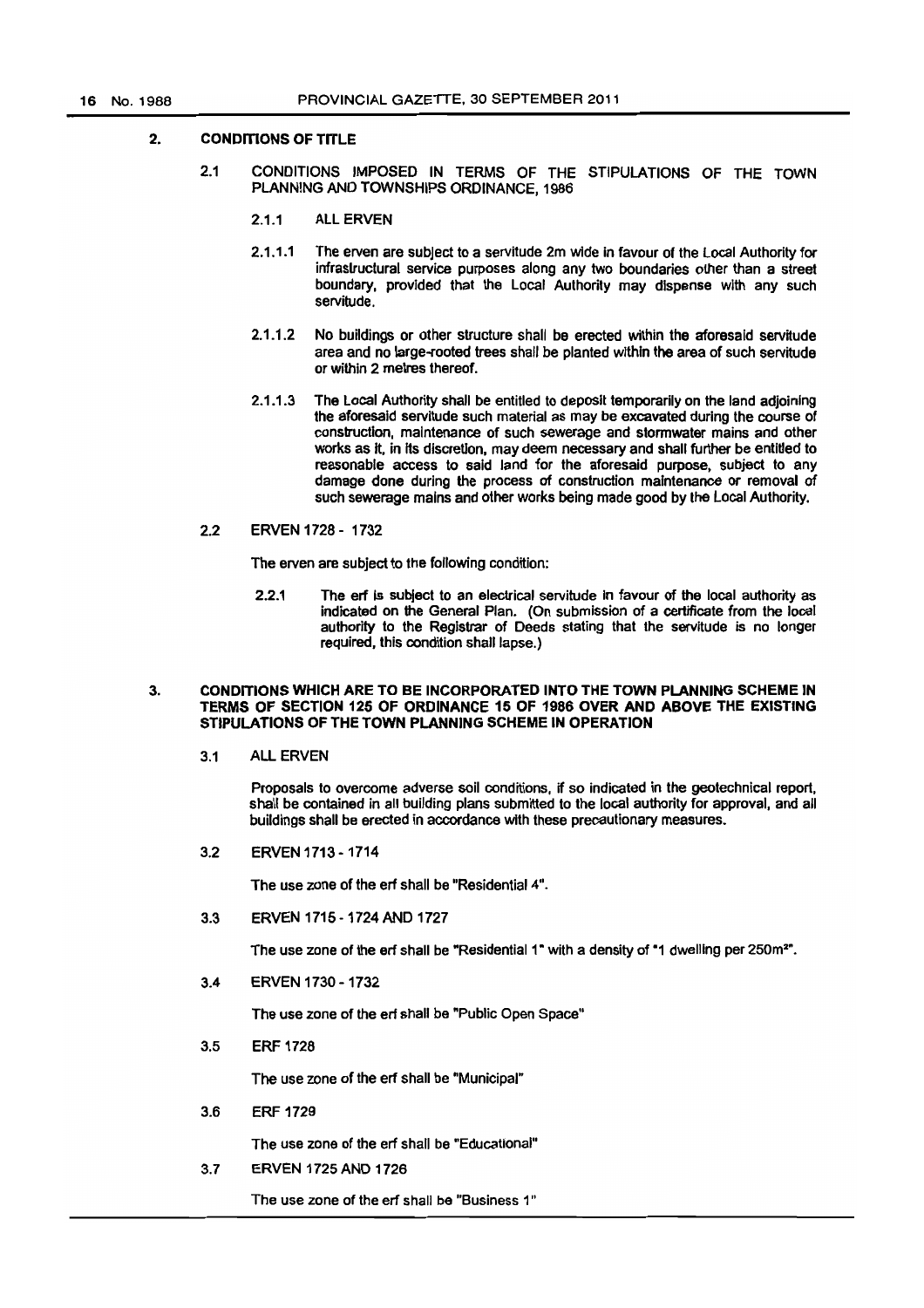#### LOCAL AUTHORITY NOTICE 283

#### LOCAL AUTHORITY NOTICE 16

#### MODIMOLLE LOCAL MUNICIPALITY

#### MODIMOLLE AMENDMENT SCHEME 216

The Modimolle Local Municipality hereby in terms of Section 125 (1) of the Town-planning and Townships Ordinance, 1986 (Ordinance 15 of 1986) declares that it has approved an amendment scheme being an amendment of the Modimolle Land Use Management Scheme, 2004, comprising the same land as indicated in the township of Vaalwater and known as Erf 14, Vaalwater. The Map 3 documents and Scheme Clauses of the amendment scheme are filed with the Divisional Manager: Townplanning, Ground Floor, Modimolle Municipal Building, Harry Gwala Street, Modimolle, and are open for inspection at all reasonable times. The amendment scheme is known as Modimolle Amendment Scheme No. 216 and shall come into operation at the date of publication of this notice.

KUPHA LEKALA, Municipal Manager, Modimolle Local Municipality

(Notice 16/09/2011-16/09/2011)

#### LOCAL AUTHORITY NOTICE 284

#### LOCAL AUTHORITY NOTICE 17

#### MODIMOLLE LOCAL MUNICIPALITY

#### MODIMOLLE AMENDMENT SCHEME 238

The Modimolle Local Municipality hereby in terms of Section 125 (1) of the Town-planning and Townships Ordinance, 1986 (Ordinance 15 of 1986) declares that it has approved an amendment scheme being an amendment of the Modimolle Land Use Management Scheme, 2004, comprising the same land as indicated in the township of Nylstroom Township and known as Erf 4/260, Nylstroom Township. The Map 3 documents and Scheme Clauses of the amendment scheme are filed with the Divisional Manager: Town-planning, Ground Floor, Modimolle Municipal Building, Harry Gwala Street, Modirnolle, and are open for inspection at all reasonable times. The amendment scheme is known as Modimolle Amendment Scheme No. 238 and shall come into operation at the date of publication of this notice.

#### KUPHA LEKALA, Municipal Manager, Modimolle Local Municipality

(Notice 1709/2011-16/09/2011)

#### LOCAL AUTHORITY NOTICE 285

#### LOCAL AUTHORITY NOTICE 18

#### MODIMOLLE LOCAL MUNICIPALITY

#### MODIMOLLE AMENDMENT SCHEME 215

The Modimolle Local Municipality hereby in terms of Section 125 (1) of the Town-planning and Townships Ordinance, 1986 (Ordinance 15 of 1986) declares that it has approved an amendment scheme being an amendment of the Modimolle Land Use Management Scheme, 2004, and known as the Remainder of Portion 62 of the Farm Rietspruit 412 KR. The Map 3 documents and Scheme Clauses of the amendment scheme are filed with the Divisional Manager: Town-planning, Ground Floor, Modimolle Municipal Building, Harry Gwala Street, Modimolle, and are open for inspection at all reasonable times. The amendment scheme is known as Modimolle Amendment Scheme No. 215 and shall come into operation at the date of publication of this notice.

#### KUPHA LEKALA, Municipal Manager, Modimolle Local Municipality

(Notice 18/09/2011-16/09/2011)